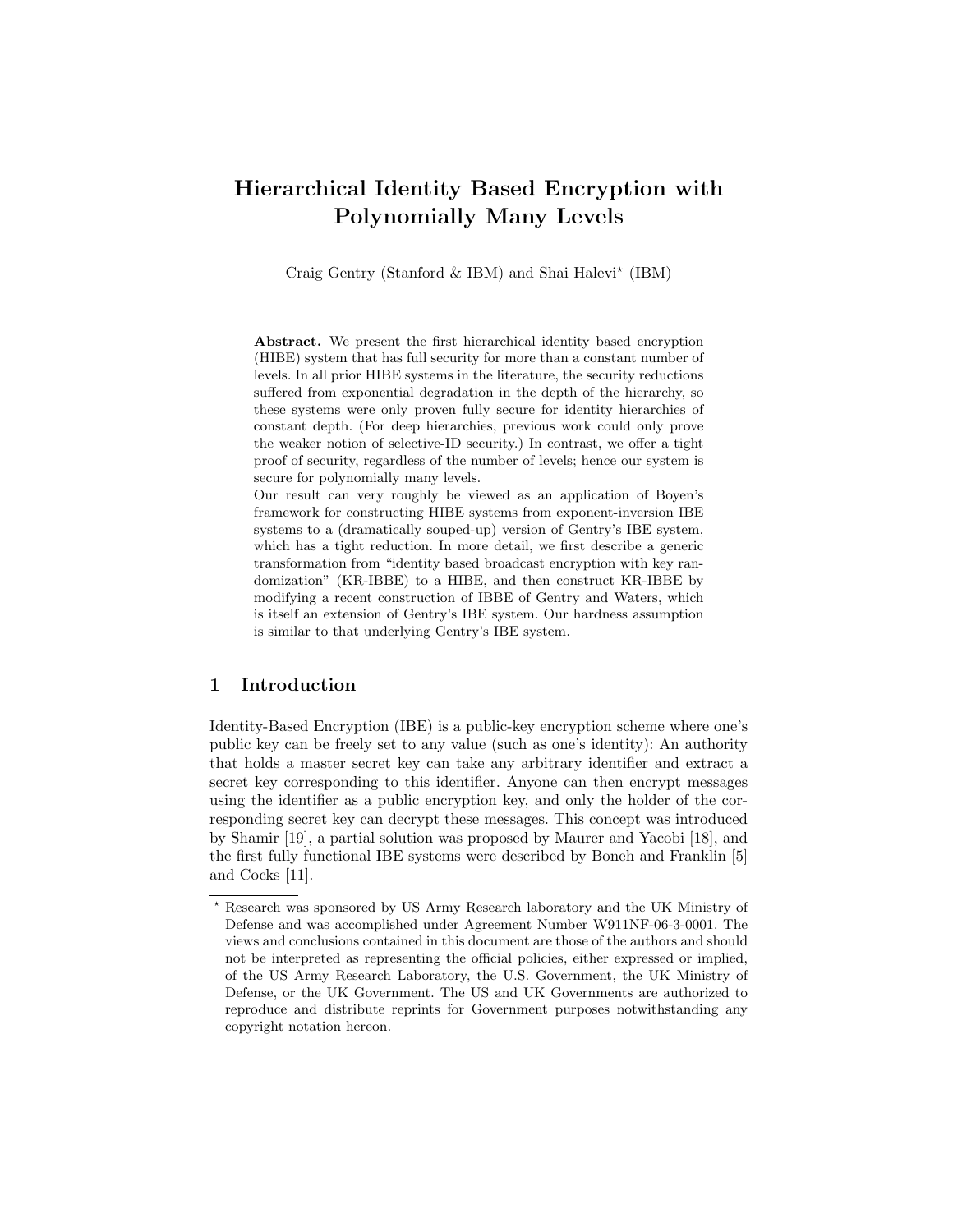IBE systems can greatly simplify the public-key infrastructure for encryption solutions, but they are still not as general as one would like. Many organizations have an hierarchical structure, perhaps with one central authority, several subauthorities and sub-sub-authorities and many individual users, each belonging to a small part of the organization tree. We would like to have a solution where each authority can delegate keys to its sub-authorities, who in turn can keep delegating keys further down the hierarchy to the users. The depth of the hierarchy can range from two or three in small organizations, up to ten or more in large ones. An IBE system that allows delegation as above is called Hierarchical Identity-Based Encryption (HIBE). In HIBE, messages are encrypted for identity-vectors, representing nodes in the identity hierarchy. This concept was introduced by Horwitz and Lynn [17], who also described a partial solution to it, and the first fully functional HIBE system was described by Gentry and Silverberg [15].

The security model for IBE and HIBE systems postulates an attacker that can adaptively make "key-reveal" queries, thereby revealing the decryption keys of identities of its choice. The required security property asserts that such an attacker still cannot break the encryption at any identity other than those for which it issued key-reveal queries. (Or in the case of HIBE, other than those for which it issued key-reveal queries or their descendants.)

For the first IBE and HIBE systems, the only known proofs of security are carried out in the random-oracle model. Canetti et al. [9] introduced a weaker notion of security called selective-ID, where the attacker must choose the identity to attack before the system parameters are chosen (but can still make adaptive keyreveal queries afterward). They proved that a variant of the Gentry-Silverberg system is secure in this model even without random oracles. Boneh and Boyen described a more efficient selective-ID HIBE [1], and later described a fully secure IBE system without a random oracle [2]. Waters [22] described what is currently the most practical adaptively-secure HIBE system without random oracles.

All currently known fully-secure HIBE systems, however, suffer from loose security reductions (whether they use random oracles or not). Specifically, they lose a multiplicative factor of  $\Omega(q/\ell)^{\ell}$  in the success probability, where q is the number of key-reveal queries and  $\ell$  is the depth of the identity hierarchy. This means that asymptotically these reductions can only be used for hierarchies of constant depth. When considering concrete parameters, these reductions are only meaningful for hierarchies of depth two or three.

Gentry [13] proposed the first adaptively-secure IBE system without random oracles that has a tight reduction to its underlying hard problem. Recently Gentry and Waters extended Gentry's IBE to construct an adaptively-secure identity based broadcast encryption (IBBE) system without random oracles [16], whose security is tightly based on a related hard problem. Our HIBE system builds on the Gentry-Waters system.

Boyen [8] proposed a framework for constructing HIBE systems from exponentinversion IBE systems. Specifically, Boyen described some properties of pairingbased IBE systems (called parallel IBE and linear IBE), and proved that an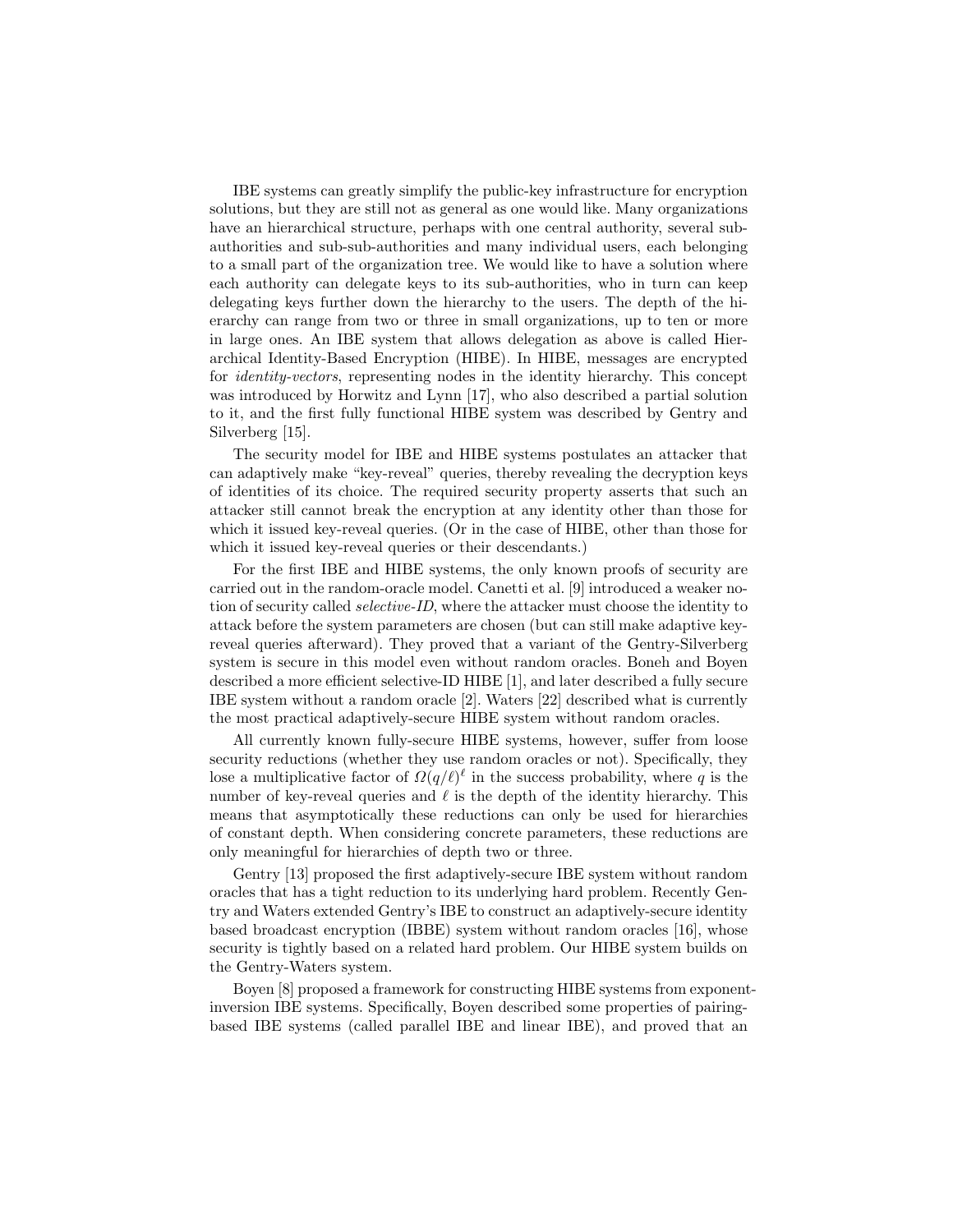IBE system with these properties can be transformed to HIBE with comparable security. Boyen noted that Gentry's IBE does not quite fit within this template, and left it as an open problem to construct a HIBE system from Gentry's IBE system. Our system, which solves this problem, does not quite fit within Boyen's framework, yet our approach owes much to Boyen's idea.

We construct the first fully-secure HIBE with a tight proof of security. Namely, ours is the first HIBE system that can be proven fully secure for more than a small constant number of levels. This solves an open problem posed in  $[15, 1, 2, 3]$ 22, 3, 13, 8]. Similarly to the systems of Gentry [13] and Gentry-Waters [16], we exhibit a tight reduction, albeit to a problem whose instances are of size linear in  $q + \ell$ .

## 1.1 Loose and Tight Reductions

On a high level, the reason that most IBE systems have loose reductions is that those reductions involve the following trade-off: For each identity ID, either the simulator knows a decryption key for ID, or it doesn't. If it knows a key for ID then it does not learn anything new if the adversary chooses ID as the target identity to attack, since it could have used the decryption key to learn the same information. And if the simulator does not know a decryption key for ID then it must abort if the adversary makes a key-reveal query for this identity.

The crucial difference in the security proof of Gentry's IBE [13] is that there are many different decryption keys for each identity, and the simulator knows a small subset of these keys. Thus, the simulator can answer every key-reveal query without aborting, but still learn something when the adversary choses that identity for the challenge ciphertext. In this sense, Gentry's IBE system follows the universal hash proof paradigm of Cramer and Shoup [12]: Given a wellformed ciphertext, all the decryption keys recover the same message, but they recover different messages when the ciphertext is mal-formed (in a certain sense). The adversary is assumed to have a non-negligible advantage when the challenge ciphertext is well-formed, but has essentially no advantage (statistically) when it is mal-formed; the adversary's different behavior in these cases allows the simulator to solve the underlying decision problem. Gentry's reduction uses an underlying hard problem that has a large problem instance (size  $\theta(q)$ ), to ensure that the adversary cannot use its  $q$  key-reveal queries to determine what keys the simulator possesses for the target identity. In this work we extend Gentry's IBE system and proof to the case of a HIBE.

#### 1.2 Constructing HIBE, Step 1: From IBBE to HIBE

In our quest to construct HIBE, we use as an intermediate step a specific type of identity-based broadcast encryption (IBBE). An IBBE system can be seen as somewhere in between regular IBE and HIBE: It allows a sender to encrypt a message to a set identities, and each member of this set can use its own key to decrypt the message. This is somewhat similar to HIBE, in that encryption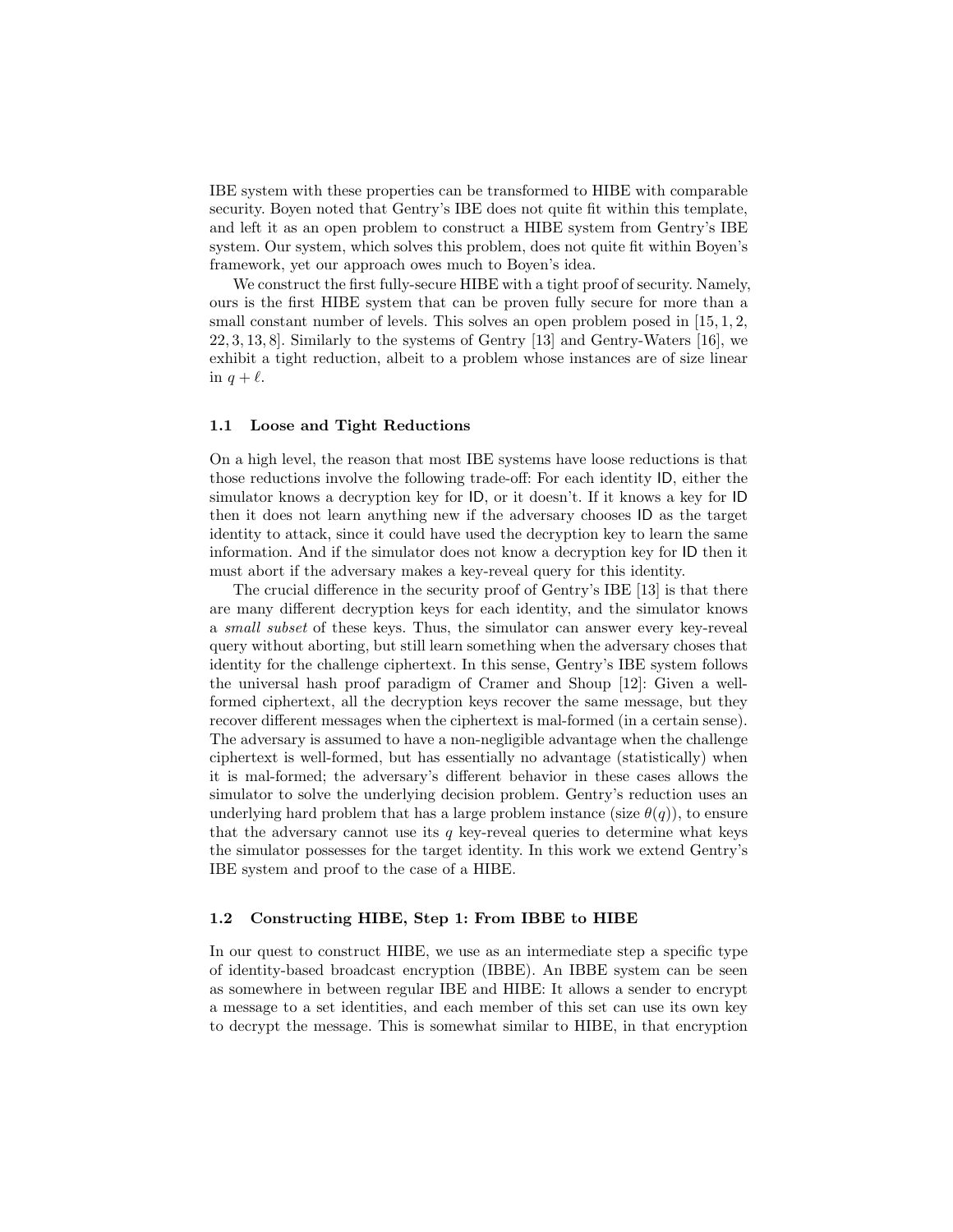is targeted at a group of identities (similarly to the identity vector in  $HIBE$ ).<sup>1</sup> However, IBBE is simpler than HIBE since decryption keys correspond only to single identities (see Section 2.2).

As a first step in constructing HIBE systems, we provide a generic transformation from IBBE to HIBE. This transformation, however, requires an "augmented IBBE system" that also has decryption keys corresponding to sets of identities (for decrypting ciphertexts that were encrypted for these sets). Specifically, we require a key-randomizable identity based broadcast encryption (KR-IBBE), where it is possible to generate a *uniformly random* decryption key  $K_S$  for a set of identities S from any decryption key  $K_{S'}$  for  $S' \subset S$  (see Section 2.3). KR-IBBE is rather close to HIBE, but a major difference is that security is defined with respect to an adversary that can only ask for decryption keys corresponding to single identities, not for sets of identities. Hence it is still simpler to design KR-IBBE and use our transformation than to design a HIBE "from scratch."

## 1.3 Constructing HIBE, Step 2: Constructing KR-IBBE

Even with the simplification of KR-IBBE, our construction and its proof are still rather complex. Part of the reason for the complexity of our system and proof stems from the inherent tension between the key-randomization requirement and the Cramer-Shoup proof paradigm: On one hand, key-randomization implies in particular that one can generate a random decryption key for an identity set S from any fixed valid encryption key for the same set. On the other hand, the Cramer-Shoup paradigm require that the simulator be able to generate only a small subset of the decryption keys for the target identity set.

Our proof resolves this tension by going through an intermediate step in which we replace the full-randomization requirement with "pseudo-randomization": Namely, from each fixed valid encryption key we can only generate a small subset of the decryption keys, but this small subset still looks random. In our case, the difference between "fully-random" and "pseudo-random" keys is that "fully random" keys are taken from some linear space and "pseudo-random" keys are taken from a proper subspace of this linear space. These being linear spaces of group elements, they are indistinguishable under the Decision Linear Assumption [4].

We prove the security of the "pseudo-random" system using techniques and hard problems analogous to those used by Gentry and Waters in [16], but we we need to make rather substantial modifications to the system given in [16]. Most notably, the randomization requirement seems to imply that we cannot have scalars in the decryption key, so we must convert everything into vectors of group elements.

<sup>1</sup> We use IBBE as a tool for constructing HIBE, so we consider a variant where the intended recipients must be enumerated explicitly by the encryption procedure. Note that it is more common for IBBE to have the "revoked" recipients enumerated on encryption. Arguably, our variant should have been called *multicast* encryption.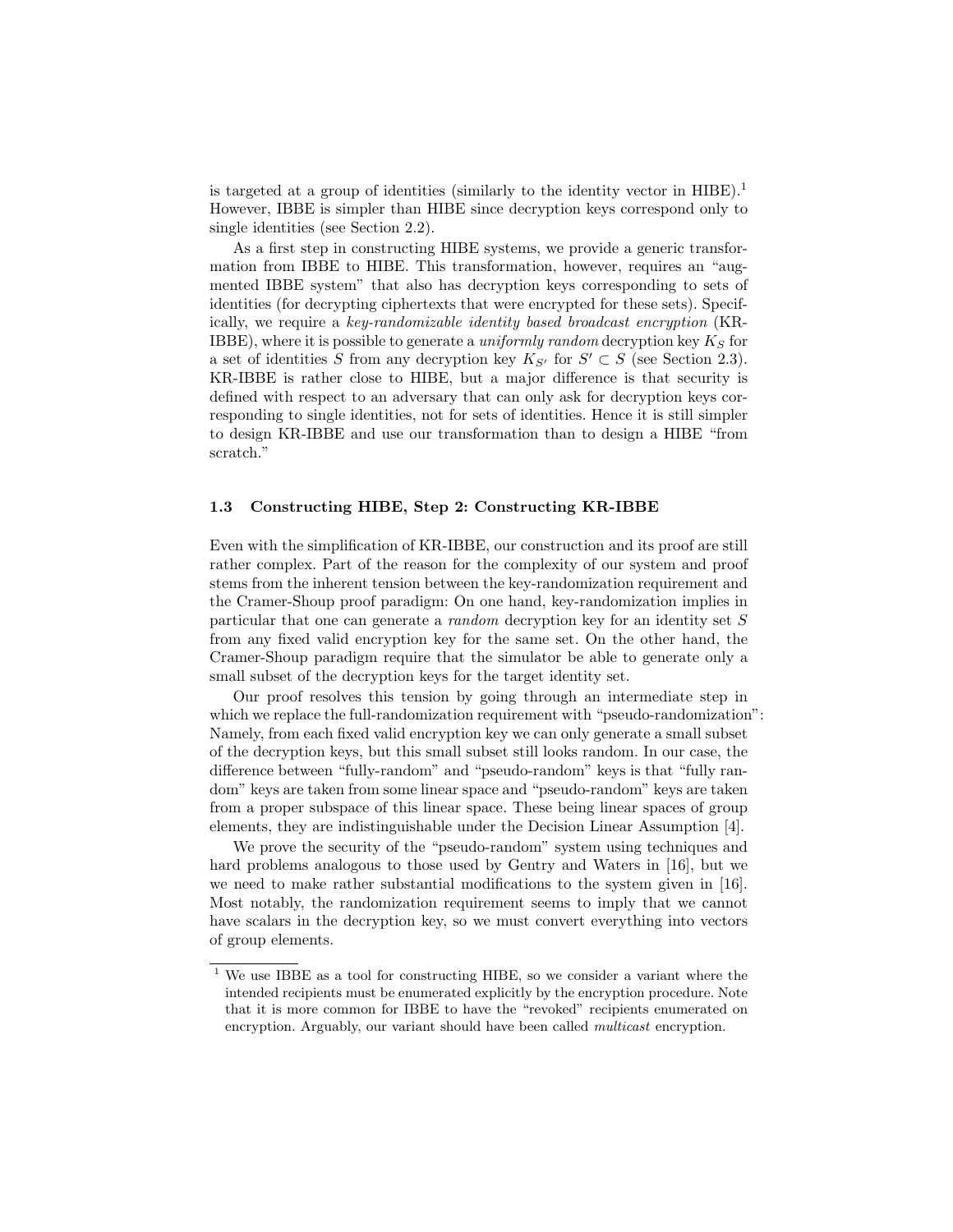## 2 HIBE and IBBE: Definitions

For simplicity, we define our encryption systems as key encapsulation mechanisms (KEM). The standard transformation from KEM to encryption is ignored here.

#### 2.1 Hierarchical Identity-Based Encryption

A HIBE system consists of the following five procedures:

- Setup( $\lambda, \ell$ ) Takes as input a security parameter  $\lambda$  and the hierarchy depth  $\ell$ . It outputs a public key  $PK$  and a master secret key  $SK$ . The public key implies also a key space  $\mathcal{K}(PK)$  and an identity space  $\mathcal{ID}(PK)$ , and hierarchical identities are (ordered) tuples in  $\mathcal{ID}(PK)^{\leq \ell}$ .
- KeyGen( $PK, SK$ , ID) Takes as input the public key  $PK$  and master secret key SK, and an identity vector  $\mathsf{ID} = [\mathsf{ID}_1, \ldots, \mathsf{ID}_t] \in \mathcal{ID}(PK)^{\leq \ell}$ . It outputs a decryption key  $K_{\text{ID}}$  for **ID**.
- KeyDerive $(PK, ID, K_{ID}, ID')$  Takes as input the public key  $PK$ , the identity vector **ID** and corresponding decryption key  $K_{\text{ID}}$ , and another vector **ID<sup>'</sup>** such that **ID** is a prefix of  $ID'$ . It outputs a decryption key  $K_{ID'}$  for  $ID'$ .
- KEM( $PK$ , ID) Takes as input the public key  $PK$  and identity vector ID. It outputs a pair  $(K, C)$ , where K is the KEM key (from the key space  $\mathcal{K}(PK)$ ) and C is the ciphertext.
- Decrypt( $PK, C$ , ID,  $K_{ID}$ ) On input the public key  $PK$ , ciphertext C, identity vector **ID** and corresponding decryption key  $K_{\text{ID}}$ . It outputs the corresponding KEM key K (or an error message  $\perp$ ).

We require the usual "completeness", namely that decryption with the correct decryption key always recovers the correct KEM key. In particular, setting  $(PK, SK) \leftarrow$  Setup $(\lambda, \ell)$  and fixing any chain of identity vectors  $ID_1, ID_2, \ldots, ID_t$ with each  $\mathsf{ID}_i$  a prefix of  $\mathsf{ID}_{i+1}$ , if we set  $K_{\mathsf{ID}_1} \leftarrow \mathsf{KeyGen}(PK, SK, \mathsf{ID}_1)$  and then  $K_{\mathsf{ID}_i} \leftarrow \mathsf{KeyDerive}(PK, \mathsf{ID}_{i-1}, K_{\mathsf{ID}_{i-1}}, \mathsf{ID}_i)$  for  $i = 2, \ldots, t$  and  $(K, C)$  ← KEM( $PK$ , ID<sub>t</sub>), then we have Decrypt( $PK$ ,  $C$ , ID<sub>t</sub>,  $K_{\text{ID}_t}$ ) = K (with probability one).

Security. <sup>2</sup> Chosen-plaintext security for a HIBE system  $\mathcal E$  against an adversary A is defined by the following game between A and a "challenger" (both given the parameters  $\lambda, \ell$  as input):

**Setup:** The challenger runs  $(PK, SK) \leftarrow \mathcal{E}$ . Setup $(\lambda, \ell)$  and gives PK to A.

Key-Reveal: The adversary A makes adaptive key-reveal queries to the challenger, each consisting of an identity vector  $\mathsf{ID} = [\mathsf{ID}_1, \dots, \mathsf{ID}_t] \in \mathcal{ID}(PK)^{\leq \ell}$ . If the adversary already made the challenge query and ID is a prefix of the target identity **ID**<sup>\*</sup> then the challenger ignores this query, and otherwise it returns to the adversary the decryption key  $K_{\text{ID}} \leftarrow \mathcal{E}$ . Key Gen( $PK, SK, \text{ID}$ ).

<sup>&</sup>lt;sup>2</sup> Our security definition below ignores the delegation issue that was noted by Shi and Waters [20], see discussions later in this section.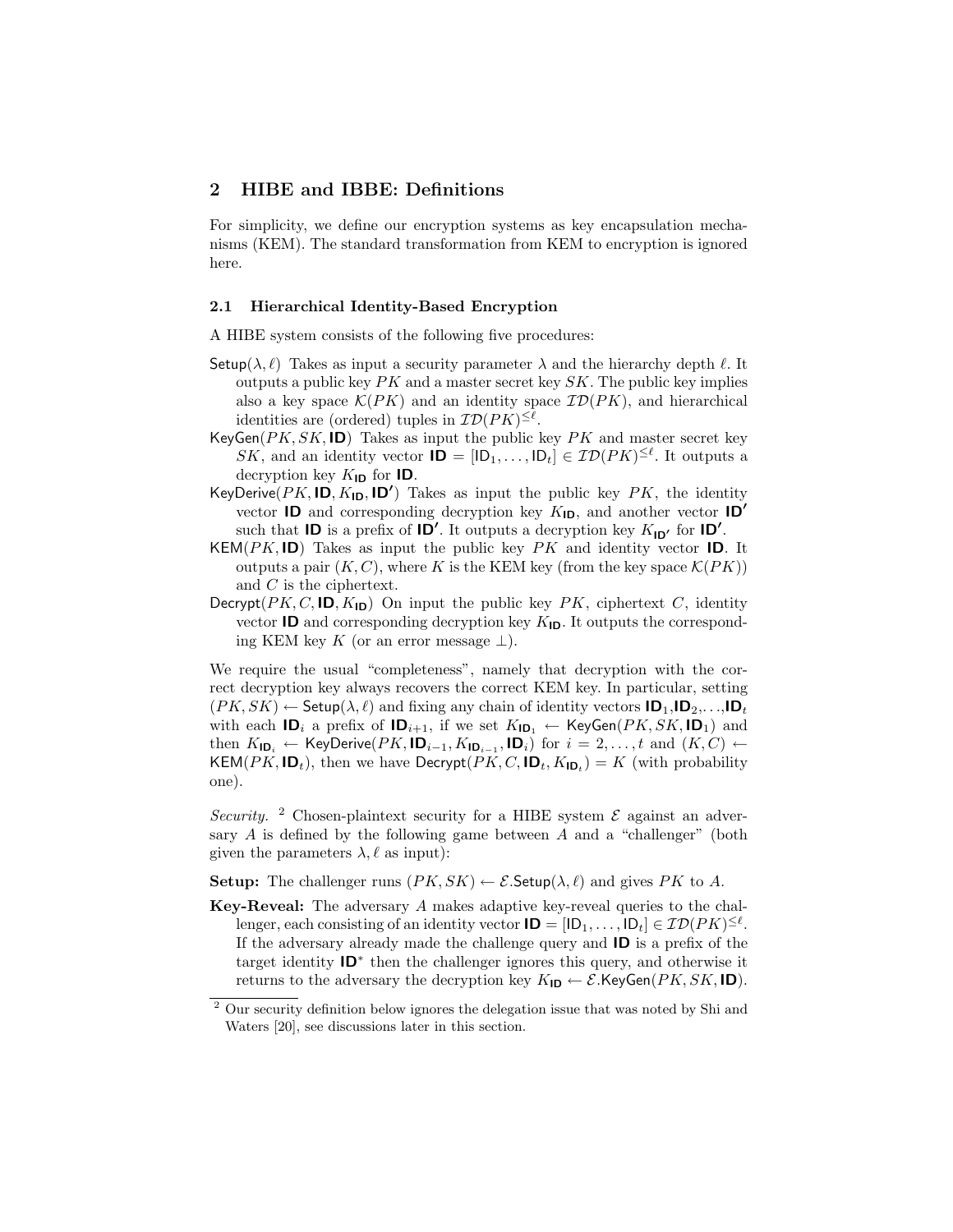Challenge: The adversary queries the challenger with the target identity vector  $\mathsf{ID}^* = [\mathsf{ID}_1^*, \ldots, \mathsf{ID}_t^*] \in \mathcal{ID}(PK)^{\leq \ell}$ . If the adversary already made a challenge query before, or if it made a key-reveal query for any prefix of the target identity ID<sup>∗</sup> then the challenger ignores this query. Otherwise the challenger sets  $(K_1, C) \leftarrow \mathcal{E}.\mathsf{KEM}(PK, \mathsf{ID}^*),$  chooses another random key  $K_0 \in_R \mathcal{K}(PK)$ and a "challenge bit"  $\sigma \in_R \{0, 1\}$ , and returns  $(K_{\sigma}, C)$  to the adversary.

The adversary can make many Key-Reveal queries and one Challenge query, in whatever order. Then it halts, outputting a guess  $\sigma'$  for the challenge bit  $\sigma$ . The HIBE advantage of A is

$$
\mathsf{AdvHIBE}_{A}^{\mathcal{E}}(\lambda, \ell) = \Pr[A \Rightarrow 1 | \sigma = 1] - \Pr[A \Rightarrow 1 | \sigma = 0]
$$

**Definition 1 (CPA-secure HIBE).** The system  $\mathcal E$  is CPA-secure if for any efficient adversary A and any  $\ell = poly(\lambda)$  it holds that AdvHIBE $_{A}^{\mathcal{E}}(\lambda, \ell(\lambda))$  is negligible in  $\lambda$ .

CCA-security is defined similarly, where the adversary can also make decryption queries (except for decrypting the target ciphertext by the target identity vector).

Key delegation. Shi and Waters observed recently [20] that definitions such as the one above are incomplete model of the real world. In the definition above the adversary only sees decryption keys that were generated by KeyGen, whereas compromised nodes in the real world have keys that were generated by KeyDerive. This could be significant, since different delegation paths could result in different distributions of secret keys. Shi wand Waters presented a more elaborate definition in which the adversary is allowed to specify a delegation path and obtain a key that was generated using this delegation path.

For our construction, the key-randomization property ensures that the distribution of keys is nearly identical, whether they are generated by KeyGen or by KeyDerive. Hence, we only prove security with respect to this simplified definition.

#### 2.2 Identity-Based Broadcast Encryption

An IBBE system consists of the procedures (Setup, KeyGen, KEM, Decrypt). Setup, KeyGen, and KEM are similar to HIBE, except that KeyGen can only be used for single identities (not identity vectors), and  $KEM$  gets a set of identities  $S$  instead of an ordered vector. Decrypt is defined as follows:

Decrypt( $PK, C, S, ID, K<sub>ID</sub>$ ) On input the public key PK, ciphertext C, identity set  $S = \{ \mathsf{ID}_1, \ldots, \mathsf{ID}_t \}$  (with  $t \leq \ell$ ) and the decryption key  $K_{\mathsf{ID}}$  for some ID  $\in$  S. It outputs the corresponding KEM key K (or an error message  $\bot$ ).

The security definition for IBBE is similar to the one for HIBE, the difference being that the adversary can only make key-reveal queries for single identities rather than identity-vectors. See the long version [14] for the formal definitions.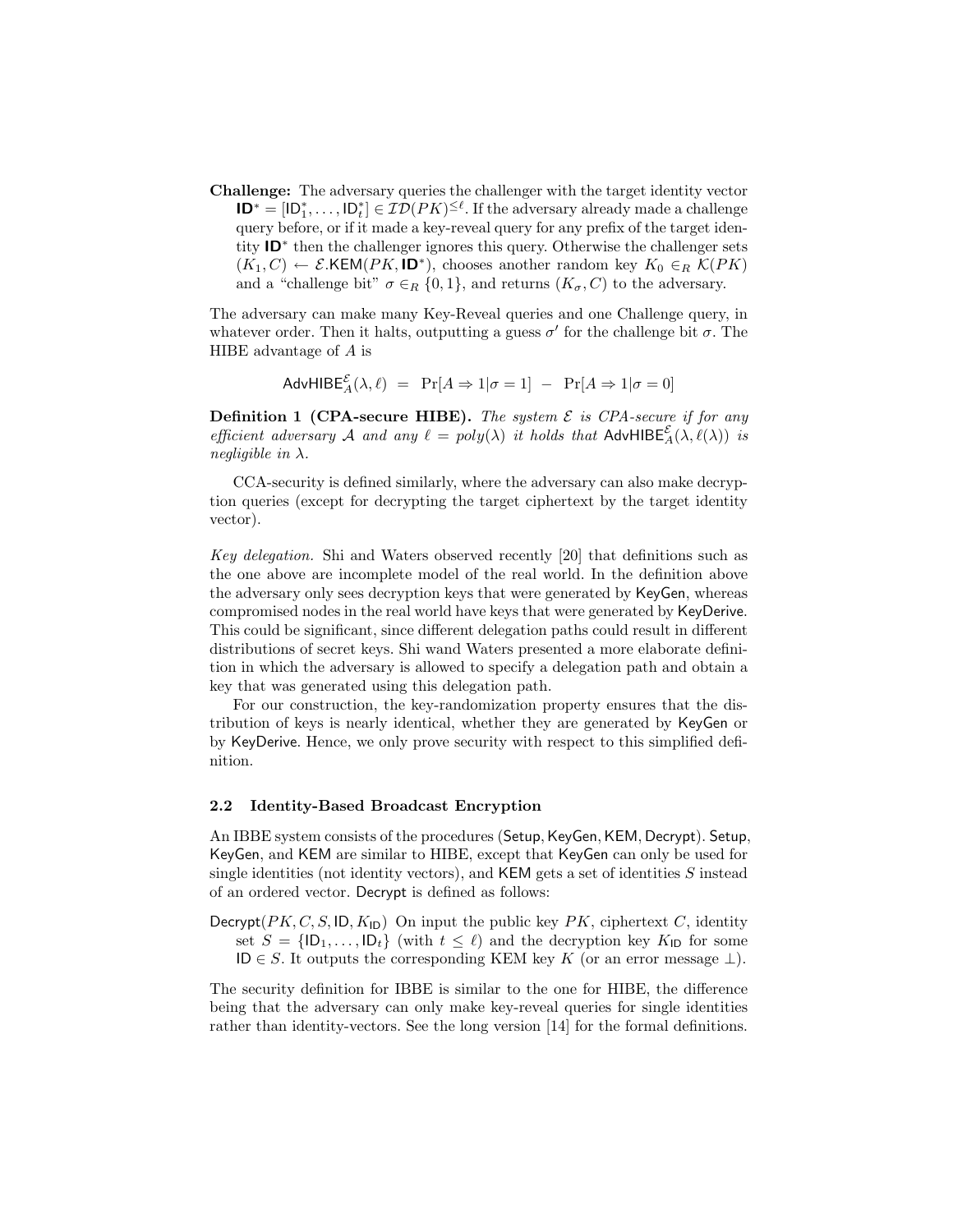#### 2.3 Key-Randomizable IBBE

To construct HIBE systems, we will use "augmented IBBE systems" that also have decryption keys corresponding to sets of identities: A decryption key corresponding to an identity-set  $S$  makes it possible to decrypt ciphertexts that were created with respect to this set. A Key-Randomizable Identity-Based Broadcast Encryption system (KR-IBBE) is an IBBE system with extended key generation KeyGen<sup>∗</sup> , extended decryption Decrypt<sup>∗</sup> , and key-derivation KeyDerive, as follows:

- KeyGen<sup>\*</sup>( $PK, SK, S$ ) Takes as input the public key  $PK$ , master secret key  $SK$ , and an identity set  $S = \{ \mathsf{ID}_1, \ldots, \mathsf{ID}_t \} \in \mathcal{ID}(PK)^{\leq \ell}$ , and outputs a decryption key  $K_S$  for S. We require that  $\mathsf{KeyGen}^*(PK, SK, S)$  degenerates to the original KeyGen when S is a singleton set  $S = \{ID\}.$
- KeyDerive( $PK, S, K_S, S'$ ) Takes as input the public key  $PK$ , an identity set S and corresponding decryption key  $K_S$ , and a superset  $S' \supseteq S$ , and outputs a decryption key  $K_{S'}$  for  $S'.^3$
- Decrypt<sup>\*</sup> $(PK, C, S, K_S)$  Takes as input the public key  $PK$ , an identity set S, ciphertext C that was generated with respect to S, and the decryption key  $K_S$ for S. It outputs the KEM key K (or an error message  $\perp$ ).

We stress that we make no security requirements regarding these additional procedures: the CPA-security game is still defined with respect to the original four procedures Setup, KeyGen, KEM, Decrypt. However, we do make some functionality requirements, specifically the standard "completeness" requirement on Decrypt<sup>\*</sup> and a distribution requirement on KeyDerive.

The "completeness" requirement says that for any  $(PK, SK) \leftarrow$  Setup( $\lambda, \ell$ ) and any set of identities S, if we set  $K_S \leftarrow \text{KeyGen}^*(PK, SK, S)$  and  $(K, C) \leftarrow$ KEM( $PK, S$ ), then we get Decrypt<sup>\*</sup>( $PK, C, S, K_S$ ) = K (with probability one).

The distribution requirement says for any  $(PK, SK) \leftarrow$  Setup $(\lambda, \ell)$ , any two sets of identities  $S \subseteq S'$ , and any decryption key  $K_S \leftarrow \textsf{KeyGen}^*(PK, SK, S)$ , the output distributions of  $\mathsf{KeyGen}^*(PK, SK, S')$  and  $\mathsf{KeyDerive}(PK, S, K_S, S')$ are almost identical. (That is, their statistical distance is negligible in  $\lambda$ .)

Remark. Due to the distribution requirement above, our transformation from key-randomizable IBBE to HIBE in Section 3 results in a system where the decryption keys generated by KeyDerive have the same distribution as the ones generated by KeyGen. As we pointed out before, this property allows us to ignore the delegation issue of Shi and Waters [20].

# 3 From Key-Randomizable IBBE to HIBE

The transformation from key-randomizable IBBE to HIBE is quite straightforward: we use collision-resistant hashing to map identity-vectors to identitysets, and then just use each of the procedures Setup, KeyGen<sup>\*</sup>, KeyDerive, KEM,

<sup>&</sup>lt;sup>3</sup> Note that in this setting of broadcast encryption, keys corresponding to smaller sets are "more powerful" than ones corresponding to larger sets: one can derive a key for the superset  $S'$  from any key for a subset  $S$ , but not the other way around.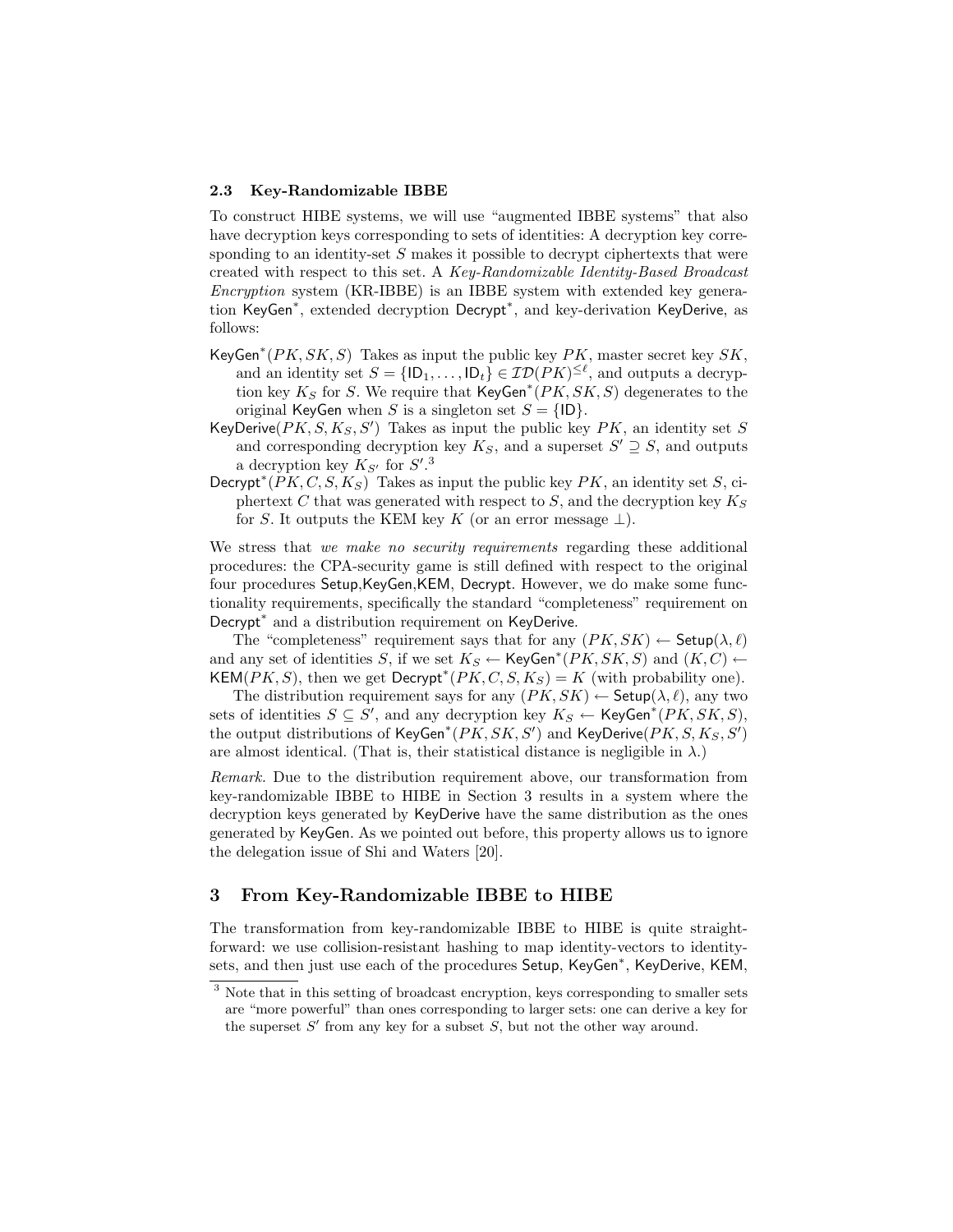Decrypt<sup>\*</sup> as-is. The only non-trivial aspect of this transformation is the security reduction, since the HIBE adversary can make key-reveal queries on identityvectors whereas the IBBE adversary can only ask for keys of "top level" single identities. We handle this difference by having the reduction algorithm generate decryption keys differently than is done in the system, which is where we need the distribution requirement of key randomization.

### 3.1 The Transformation

Let  $\mathcal{E} =$  (Setup, KeyGen<sup>\*</sup>, KeyDerive, KEM, Decrypt<sup>\*</sup>) be a key-randomizable IBBE system, and we assume that we have a "matching" collision resistant hash function H that can hash identity-vectors into the identity space of  $\mathcal{E}$ .<sup>4</sup> We use H to hash identity vectors in the HIBE system into identity sets for  $\mathcal E$  by setting:

$$
\boldsymbol{H}(\mathsf{ID}_1,\ldots,\mathsf{ID}_i) \stackrel{\text{def}}{=} \{H(\mathsf{ID}_1), H(\mathsf{ID}_1,\mathsf{ID}_2), \ldots, H(\mathsf{ID}_1,\mathsf{ID}_2,\ldots,\mathsf{ID}_i)\}
$$

Note that short of finding collisions in H, we can only get  $H(\mathsf{ID}_1, \mathsf{ID}_2, \ldots, \mathsf{ID}_i) \in$  $H(\mathsf{ID'})$  if  $(\mathsf{ID}_1, \mathsf{ID}_2, \ldots, \mathsf{ID}_i)$  is a prefix of  $\mathsf{ID'}$ . Then we construct a HIBE system as follows:<sup>5</sup>

HIBE.Setup( $\lambda, \ell$ ): Set  $(SK_0, PK_0) \leftarrow \mathcal{E}$ .Setup( $\lambda, \ell$ ). Output SK and PK, which are the same as  $SK_0$  and  $PK_0$ , except that each includes a description of the hash function  $H$  as above.

HIBE.KeyGen $(PK, SK, \mathsf{ID})$ : Set  $S \leftarrow H(\mathsf{ID})$  (as above),  $K_S \leftarrow \mathcal{E}$ .KeyGen\* $(PK_0,$  $SK_0, S$  and output  $K_{\text{ID}} = K_S$ .

HIBE.KeyDerive( $PK$ , ID,  $K_{\text{ID}}$ , ID'): Set  $S \leftarrow H(\text{ID})$  and  $S' \leftarrow H(\text{ID}')$ , and note that  $S \subseteq S'$  since **ID** is a prefix of **ID'**. Also let  $K_S = K_{\text{ID}}$ , compute  $K_{S'} \leftarrow$  $\mathcal{E}$ .KeyDerive( $PK_0, S, K_S, S'$ ) and output  $K_{\text{ID}'} = K_{S'}$ .

HIBE.KEM( $PK, S$ ): Set  $S \leftarrow H(\mathsf{ID})$ , compute  $(K, C) \leftarrow \mathcal{E}.\mathsf{KEM}(PK_0, S)$  and output  $(K, C)$ .

HIBE.Decrypt( $PK$ ,  $C$ , ID,  $K_{\text{ID}}$ ): Set  $S \leftarrow H(\text{ID})$  and  $K_S = K_{\text{ID}}$ , and return  $\mathcal{E}.\mathsf{Decrypt}^*(PK_0,C,S,K_S).$ 

Theorem 1. Suppose that there exists a HIBE adversary A that breaks CPA security (resp. CCA security) of the HIBE construction with advantage  $\epsilon$ . Then, there exists an IBBE adversary  $\beta$  and a collision finder  $\beta'$ , both running in about the same time as  $A$ , such that  $B'$  finds a hash function collision with some probability  $\epsilon'$  and  $\beta$  breaks the CPA security (resp. CCA security) of the underlying KR-IBBE system  $\mathcal E$  with advantage  $\epsilon - \epsilon'$ .

<sup>&</sup>lt;sup>4</sup> The identity space in our IBBE system from Section 5 is  $\mathbb{Z}_q$  for a large q, so "matching" a hash function is easy.

<sup>5</sup> Note that this transformation is completely black box; in particular, it does not depend on whether or not the IBBE system uses a bilinear map.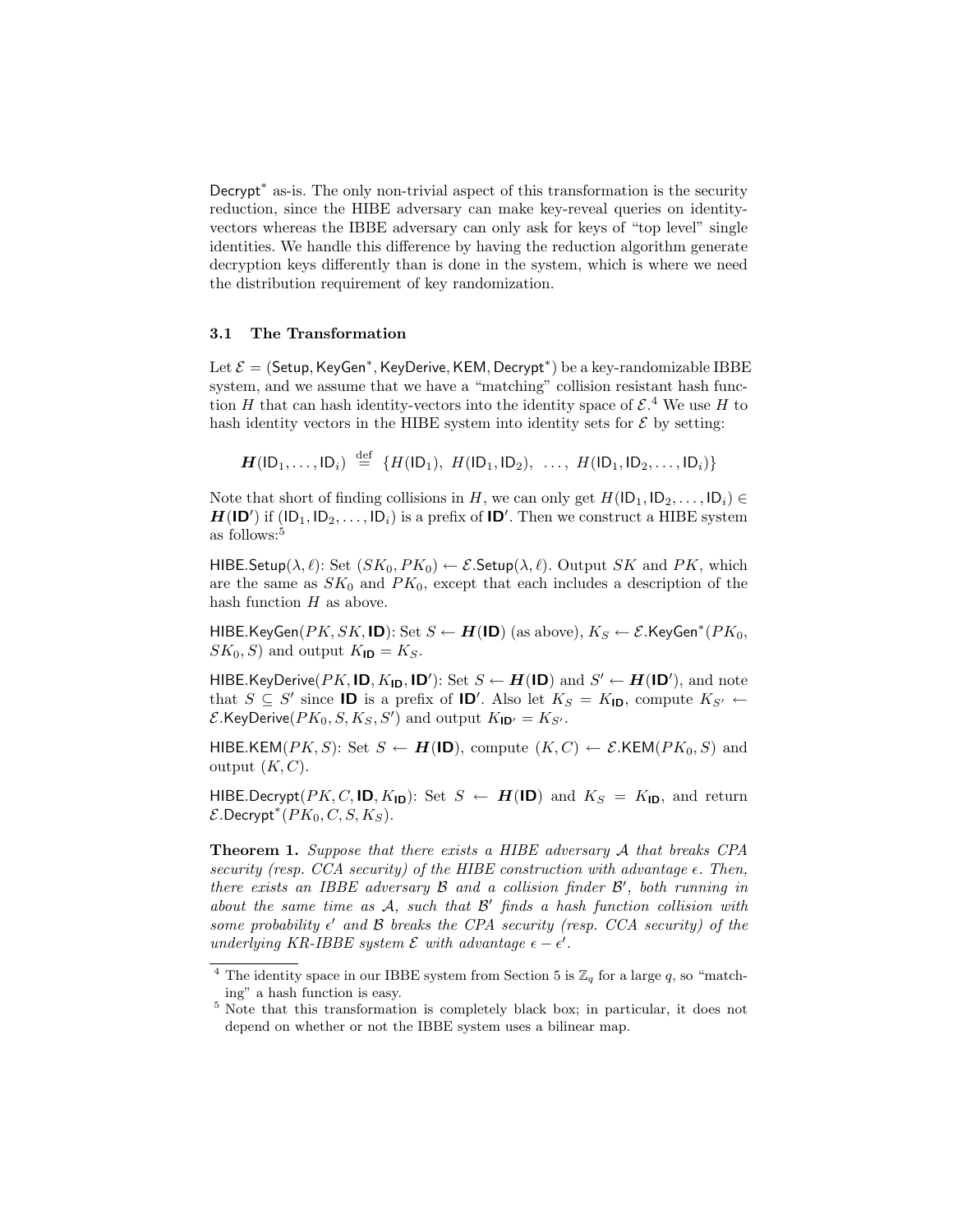The proof is in the long version [14]. The only non-trivial aspect of the proof is that to get a key for the set  $S \leftarrow H(\mathsf{ID}_1, \ldots, \mathsf{ID}_t)$ , the simulator makes a query for the singleton key of the identity  $\mathsf{ID}'_t = H(\mathsf{ID}_1, \ldots, \mathsf{ID}_t) \in S$ , and then uses key-derivation to get the key for S.

## 4 Notations and Preliminaries

We now introduce notations and hardness assumption that are used to establish our key-randomizable IBBE in Section 5. We denote the set of integers from m to n (inclusive) by  $[m, n]$ . We denote polynomials by uppercase letters in San-serif font, for example P, Q, T, etc. We use the following simple fact about polynomials:

**Lemma 1.** For any polynomial  $P(x)$  and any scalar a,  $P(x) - P(a)$  is divisible by  $x - a$ . In other words,  $\frac{P(x) - P(a)}{x - a}$  is a polynomial (without denominator) of degree  $deg(P) - 1$ .

#### 4.1 Bilinear maps and our additive notations

Our system and its security proof make heavy use of linear algebra. We therefore use additive notations for all the groups that are involved in the system. Specifically, we use  $\mathbb{Z}_q$  — the field of integers modulo a prime  $q$  — as our base scalar field, and we have two order-q groups that we call the *source group*  $\mathbb{G}$  and target group  $\mathbb{G}_T$ , both of which can be viewed as vector spaces over  $\mathbb{Z}_q$ .

Throughout the writeup we denote elements of the source group with a hat over lowercase letters (e.g.,  $\hat{a}$ ,  $\hat{b}$ , etc.) and elements of the target group with a tilde  $(\tilde{a}, b, \text{ etc.})$ . Scalars will be denoted with no decorations (e.g.,  $a, b$ , and sometimes also  $\tau$ ,  $\rho$ , etc.)

We will make use of an efficiently computable bilinear map from the source group to the target group  $e: \mathbb{G} \times \mathbb{G} \to \mathbb{G}_T$ , <sup>6</sup> such that for any two source-group elements  $\hat{a}, \hat{b} \in \mathbb{G}$  and any two scalars  $u, v \in \mathbb{Z}_q$  it holds that

$$
e(u \cdot \hat{a}, v \cdot \hat{b}) = uv \cdot e(\hat{a}, \hat{b})
$$

The neutral elements in the groups  $\mathbb{G}, \mathbb{G}_T$  are denoted by  $\hat{0}$ ,  $\tilde{0}$ , respectively. We also denote by  $\hat{1}$  some fixed generator in  $\mathbb{G}$ , which we consider to be part of the description of G. We require that the mapping e is non-trivial, which means that  $e(\hat{1}, \hat{1})$  is a generator in  $\mathbb{G}_T$ , and we denote this generator by  $\tilde{1} = e(\hat{1}, \hat{1})$ .

More generally, for a scalar  $a \in \mathbb{Z}_q$ , we denote the source-group element  $a \cdot \hat{1}$ by  $\hat{a}$ , and the target-group element  $a \cdot \tilde{1} = e(\hat{a}, \hat{1})$  by  $\tilde{a}$ . Conversely, for an element  $\hat{a} \in \mathbb{G}$ , its discrete-logarithm based  $\hat{1}$  is denoted  $a \in \mathbb{Z}_q$ . (Readers who are used to multiplicative notations may find it easier to think of  $\hat{a}$ ,  $\tilde{a}$  as denoting "a

<sup>6</sup> Our system can just as well use a-symmetric bilinear maps where you have two different source groups,  $e : \mathbb{G}_1 \times \mathbb{G}_2 \to \mathbb{G}_T$ . We chose to describe it for the symmetric case  $\mathbb{G}_1 = \mathbb{G}_2$  in order to avoid introducing even more notations.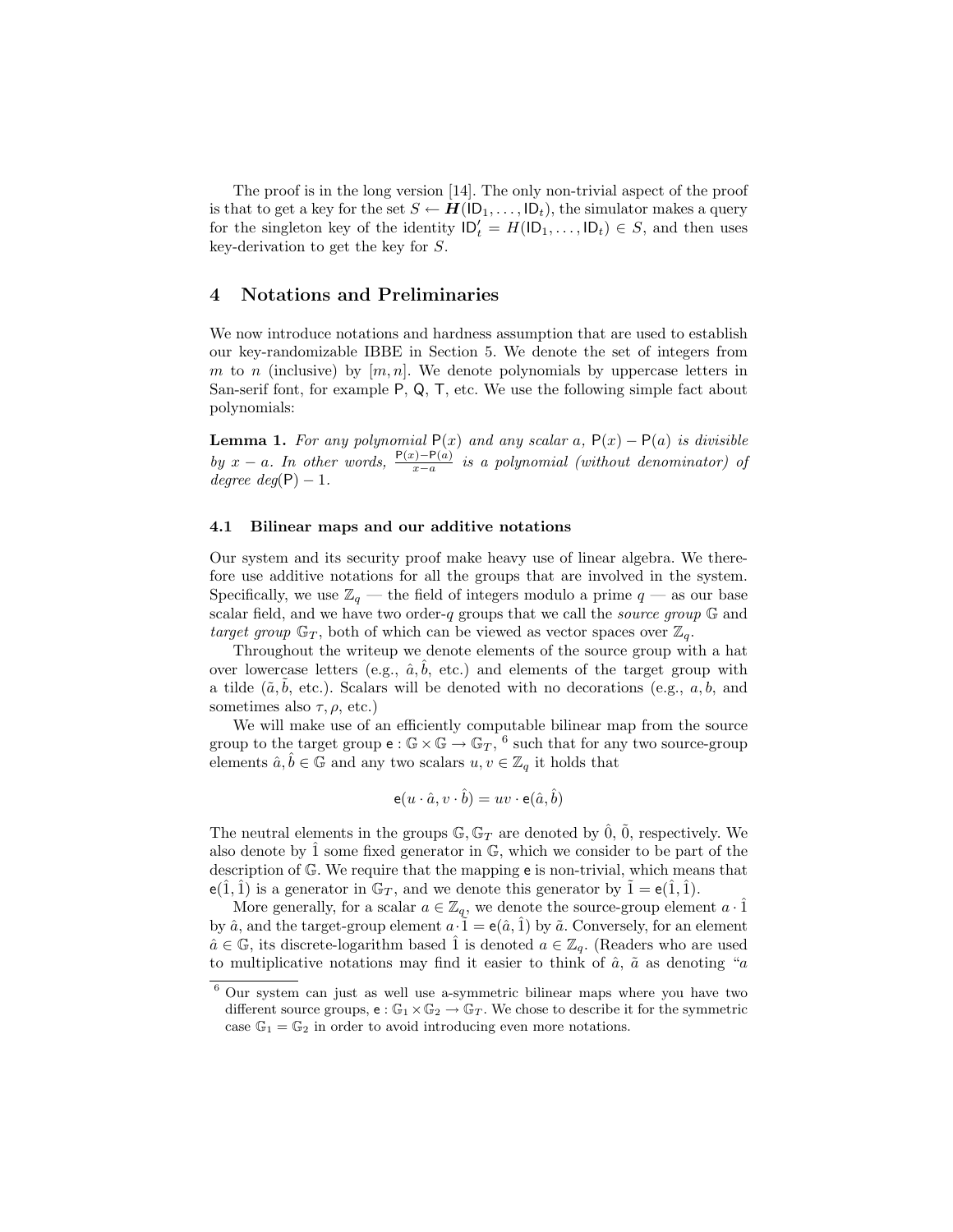in the exponent" in the appropriate groups.) Note also that in these notations, the discrete-logarithm of  $\hat{a}$  with respect to  $\hat{b}$  is just their "ratio"  $\hat{a}/\hat{b}$ , which is a scalar.

With these notations, we usually omit the map e altogether, and simply denote it as a "product" of two source-group elements:

$$
\hat{a} \cdot \hat{b} \stackrel{\text{def}}{=} \mathsf{e}(\hat{a}, \hat{b}) = \tilde{ab} \in \mathbb{G}_T
$$

Note that the bi-linearity of e looks in these notations just like the natural commutative property of products  $\hat{u} \hat{a} \cdot \hat{v} \hat{b} = uv \cdot \tilde{a} \hat{b}$ .

Below we slightly abuse notations to denote "powers of group elements": If  $\hat{a}$  is a group element with discrete-logarithm a, then we denote  $\hat{a}^i \stackrel{\text{def}}{=} a^i \cdot \hat{1}$  and we call  $\hat{a}^i$  the *i*'th power of  $\hat{a}$ .<sup>7</sup>

Vectors and matrices. We extend our notations to vectors and matrices: A vector of scalars is denoted with no decoration  $\boldsymbol{a} = [a_1, a_2, \dots, a_n]$ , a vector of source-group elements denoted with a hat,  $\hat{\boldsymbol{a}} = [\hat{a}_1, \hat{a}_2, \dots, \hat{a}_n]$ , and a vector of target-group elements denoted with a tilde  $\tilde{a} = [\tilde{a}_1, \tilde{a}_2, \ldots, \tilde{a}_n]$ . All these vectors are considered row vectors.

Matrices are denoted by uppercase letters, e.g., A for a matrix of scalars, A for a matrix of source-group elements, and A for a matrix of target-group elements. We denote the *i*'th row of  $A$  by  $A_i$ , the sub-matrix consisting of rows  $i, j, k$  by  $A_{i,j,k}$ , and the sub-matrix consisting of rows i through j is denoted  $A_{i..j}$ . As usual, the transposed matrix of A is denoted  $A^t$ .

We denote by  $\text{span}(x, y, z)$  the linear space that is spanned by the vectors  $x, y, z$ , and also use the same notation to denote the uniform distribution over this space. For example, we use  $\hat{\mathbf{u}} \leftarrow \hat{\mathbf{w}} + \mathsf{span}(\hat{A}_{1,2,4})$  as a shorthand for the process of choosing three random scalars  $a, b, c \in_R \mathbb{Z}_p$  and setting  $\hat{u} \leftarrow \hat{w} +$  $a\hat{A}_1 + b\hat{A}_2 + c\hat{A}_4.$ 

Inner and outer-products. For vectors  $a, b$ , we denote their inner product by  $\langle a, b \rangle \stackrel{\text{def}}{=} \sum_i a_i b_i$ . We use the same inner-product notations also for vectors of source-group elements, namely:

$$
\langle a,\hat{b}\rangle = \langle \hat{b},a\rangle \stackrel{\text{def}}{=} \sum_i a_i \hat{b}_i = \langle a,b\rangle \cdot \hat{1}, \text{ and } \langle \hat{a},\hat{b}\rangle \stackrel{\text{def}}{=} \sum_i e(\hat{a}_i,\hat{b}_i) = \langle a,b\rangle \cdot \hat{1}
$$

It is easy to check that all the commutative, associative, and distributive properties of inner products hold for both scalars and group elements.

Similar notations apply to matrix multiplication, for either scalar matrices or group-element matrices. For example, if A is an  $\ell \times m$  scalar matrix and  $\hat{B}$ is an  $m \times n$  matrix of source-group elements, then  $\overrightarrow{AB} \in \mathbb{G}[\ell \times n]$  is a matrix of source-group elements whose  $i, j$  element is the inner product of the *i*'th row

 $7$  This abuse of notation may take some getting used to: notice that the  $a$ 's themselves should be thought of as being "in the exponent." In multiplicative notation, this power of  $\hat{a}$  would be denoted as something like  $g^{(a^i)}$ .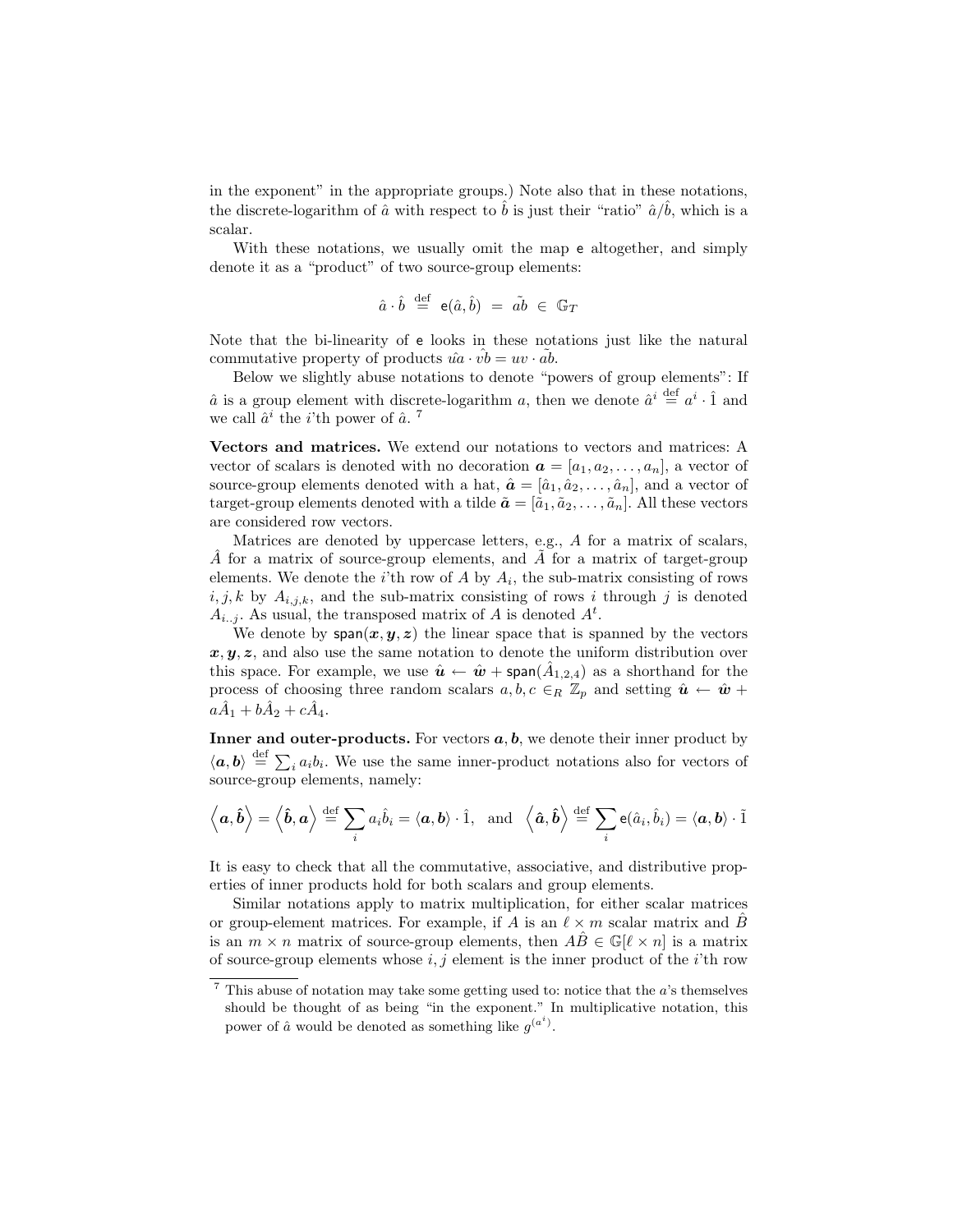of A by the j'th column of  $\hat{B}$ . We also use  $\boldsymbol{a} \times \boldsymbol{b}$  to denote the outer product of two vectors. Namely, the outer product of the m-vector  $\boldsymbol{a}$  by the n-vector  $\boldsymbol{b}$  is the  $m \times n$  matrix obtained as the matrix product of the  $m \times 1$  matrix  $a^t$  by the  $1 \times n$  matrix **b**. The same notation applies to vectors of group elements.

Linear algebra. All the standard concepts from linear algebra behave just the same with either scalars or group elements. For example, if  $\hat{A} \in \mathbb{G}[n \times n]$  is a square matrix of source-group elements and  $A$  is the matrix of the discrete logarithm of all the elements in  $\hat{A}$  (with respect to the fixed generator  $\hat{1}$ ), then the inverse of  $\hat{A}$  is  $\hat{A}^{-1} = A^{-1} \cdot \hat{1}$ . (Equivalently, the inverse of  $\hat{A}$  is the unique matrix  $\hat{B}$  such that  $\hat{A} \cdot \hat{B} = \tilde{I}$ .) Similarly, the rank of a scalar matrix is defined as usual, and the rank of a matrix of group elements is defined as the rank of their discrete-logarithm matrix.

#### 4.2 The BDHE-Set assumption

The BDHE-Set assumption (used also in [16]) is a parameterized generalization of the  $t$ -BDHI problem from  $[1]$ .<sup>8</sup> Recall that a  $t$ -BDHI adversary is given  $t+1$  powers of a random source-group element,  $\hat{1}, \hat{a}, \hat{a}^2, \dots \hat{a}^t$ , and it needs to distinguish the target-group element  $\tilde{a}^{-1}$  from random.

An instance of the BDHE-Set assumption is parameterized by a set of integers  $S \subset \mathbb{Z}$  and another "target integer" m. The BDHE-Set adversary is given some powers of a random source-group element,  $\{\hat{a}^i : i \in \mathcal{S}\}\$ , and it (roughly) needs to distinguish the target-group element  $\tilde{a}^m$  from random. Denoting  $S +_{q} S \stackrel{\text{def}}{=}$  ${i + j \bmod \lambda(q) : i, j \in S}$ , where  $\lambda(q)$  is the order of elements modulo q, it is easy to see that if G is an order-q bilinear-map group and  $m \in S +_{q} S$  then the problem is easy: Just choose some  $i, j \in S$  such that  $i + j = m \mod \lambda(q)$  and compute the bilinear map

$$
e(\hat{a}^i, \hat{a}^j) = \hat{a}^i \cdot \hat{a}^j = \tilde{a}^{i+j} = \tilde{a}^m
$$

However, when  $m \notin S +_{q} S$  then there does not seem to be an easy way of distinguishing  $\tilde{a}^m$  from random given the source-group elements  $\{\hat{a}^i : i \in \mathcal{S}\}.$ The formal BDHE-Set assumption below is somewhat stronger, however, giving the adversary not the target group element  $\tilde{a}^m$  itself, but rather two random source group elements whose product is  $\tilde{a}^m$ . Even so, this may be a reasonable assumption to make.

**Definition 2 (Decision BDHE-Set).** Fix a prime number  $q$ , a set of integers S and another integer  $m \notin S +_{q} S$ . Also fix two order-q groups G and G<sub>T</sub>, admitting a non-trivial, efficiently computable bilinear map  $e : \mathbb{G} \times \mathbb{G} \to \mathbb{G}_T$ .

The  $(S, m)$ -BDHE-Set problem with respect to  $\mathbb G$  and  $\mathbb G_T$  consists of the following experiment: Choose at random a scalar  $a \in_R \mathbb{Z}_q^*$  and a bit  $\sigma \in_R \{0,1\}$ . If  $\sigma = 0$  then choose two random scalars  $z_1, z_2 \in_R \mathbb{Z}_q^*$ , and if  $\sigma = 1$  then choose a random scalar  $z_1 \in_R \mathbb{Z}_q^*$  and set  $z_2 \leftarrow a/z_1 \mod q$ . The BDHE-Set adversary

<sup>&</sup>lt;sup>8</sup> This assumption is called  $q$ -BDHI in [1], but we use the letter  $q$  as our group order.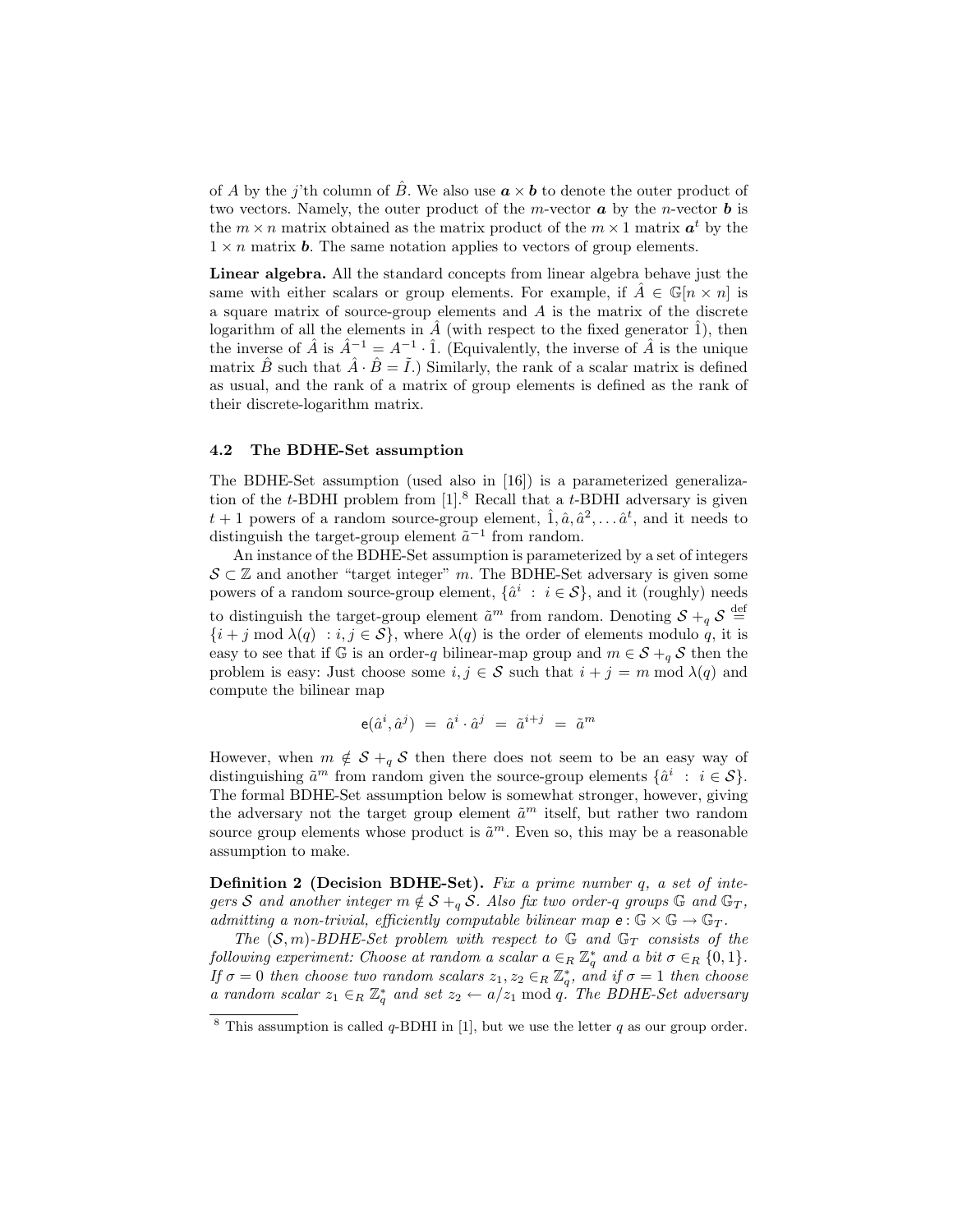gets as input  $\hat{a}^i = a^i \cdot \hat{1}$  for all  $i \in S$  and also  $\hat{z}_1, \hat{z}_2$ , and its goal is to guess the bit  $\sigma$ . The advantage of an adversary A is defined as

$$
\begin{array}{rcl}\n\text{AdvBDHE}_{A}^{\mathcal{S},m}(\mathbb{G},\mathbb{G}_{T}) & \stackrel{\text{def}}{=} & \Pr\left[a,z_{1} \in_{R} \mathbb{Z}_{q}^{*}, \ z_{2} \leftarrow \frac{a}{z_{1}}, \ A\left(\{\hat{a}^{i} : i \in \mathcal{S}\},\hat{z}_{1},\hat{z}_{2}\right) \Rightarrow 1\right] \\
& & \quad - \ \Pr\left[a,z_{1},z_{2} \in_{R} \mathbb{Z}_{q}^{*}, \ A\left(\{\hat{a}^{i} : i \in \mathcal{S}\},\hat{z}_{1},\hat{z}_{2}\right) \Rightarrow 1\right]\n\end{array}
$$

Informally, the asymptotic Decision BDHE-Set assumption states that for any  $m \notin S+S$  and a large enough prime q, efficient adversaries (that work in time  $poly(|\mathcal{S}|, \log q)$  only have insignificant advantage in the experiment from above. Making this formal is rather straightforward (though getting the quantification right takes some care).

Jumping ahead, for our system we use the assumption above with the target integer  $m = -1$  and the set S defined as:

$$
S = [-2h - 2\ell, -2h - \ell - 2] \cup [-h - \ell, -\ell - 1]
$$
  
 
$$
\cup [0, \ell - 1] \cup [h + \ell, 2h + \ell] \cup [2h + 2\ell, 3h + 2\ell + 1]
$$
 (1)

where  $\ell$  is the depth of the identity-hierarchy of the system and  $h > \ell$  is some other parameter. (Specifically, if  $q^*$  is a bound on the number of queries then  $h = q^* + \ell + 2.$  It is easy to check that indeed  $m = -1 \notin S + S$ .

The Linear Assumption. The decision linear assumption, first defined in [4], states (in our additive notations) that given the six source group elements  $\hat{a}, \hat{b}, \hat{c}, \hat{d}, \hat{e}, \hat{f}$ , it is hard to distinguish the case where these elements are completely random from the case where they are chosen at random subject to the condition  $f/\hat{c} = \hat{e}/\hat{b} + \hat{d}/\hat{a}$ . (I.e., the discrete logarithm of f relative to c is the sum of the discrete logarithm of  $e$  relative to  $b$  and the discrete logarithm of  $d$  relative to a.) Note that this assumption is equivalent to saying that given the matrix of group elements

$$
M\ =\ \begin{pmatrix} \hat{a}\ \hat{0}\ \hat{c} \\ \hat{0}\ \hat{b}\ \hat{c} \\ \hat{d}\ \hat{e}\ \hat{f} \end{pmatrix}
$$

it is hard to decide if this matrix is invertible or has rank two. In this work we use a slightly weaker variant of this assumption: Specifically, we assume that given a  $3 \times 3$  matrix of source-group elements, it is hard to distinguish the case where this is a random invertible matrix from the case where it is a random rank-two matrix. (The advantage of an adversary in distinguishing these cases is denoted AdvLinear<sub>A</sub>( $\mathbb{G}, \mathbb{G}_T$ ).) This assumption is implied both by the standard linear assumption from [4] and by our BDHE-Set assumption, but we make it a separate assumption just to make the exposition of our security-proof easier.

## 5 A Key-Randomizable IBBE system

Our system operates in prime-order bilinear-map groups. In the description below we assume that these order-q groups are fixed "once and for all" and every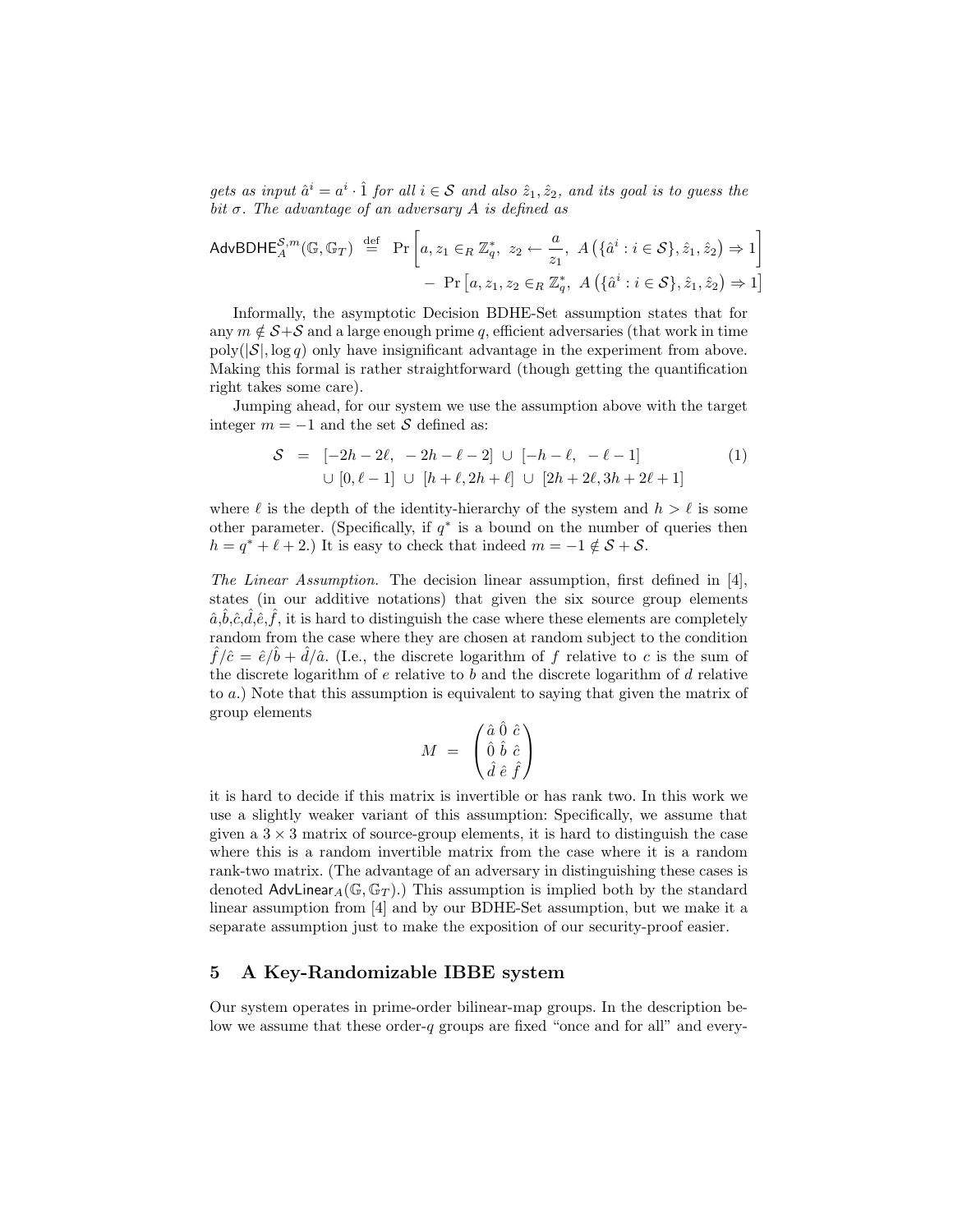one knows their description. (An alternative description will include the groupgeneration as part of the Setup procedure.) We also fix the hierarchy-depth of the system to some integer  $\ell$ .

The identity space of the system is the scalar field  $\mathbb{Z}_q$ , except that we have  $\ell$ "forbidden identities" within this range:  $\ell - 1$  of them are arbitrary (and we set them to be  $0, 1, \ldots, \ell - 2$ , and the last one is a random scalar a that is chosen during Setup (see below).

**Setup:** Choose three random scalars  $a, b, s \in \mathbb{Z}_q$  and a random invertible matrix  $A \in G[7 \times 7]$ , and set  $\hat{B} = (\hat{A}^{-1})^t$ . We note that the system only uses the top four rows of  $\hat{A}$  and five rows of  $\hat{B}$ . The seventh dimension is only used in the security proof. Below we denote by  $a_i$  the vector  $a_i \stackrel{\text{def}}{=} [1 \ a \ a^2 \dots \ a^i]$ .

- The master secret key is  $SK = (\hat{B}_{1..6}, s, a_\ell)$ .
- The public key consists of three parts,  $PK = (PK_1, PK_2, PK_3)$  with  $PK_1$ consisting of a target-group element that is used to compute the KEM key,  $PK_2$  consisting of multiples of the rows of  $\hat{A}$  that are used to compute the ciphertext, and  $PK_3$  consisting of multiples of the rows of  $\hat{B}$  that are used only for key randomization. Specifically we have  $PK_1 = a^{\ell-1}\tilde{s}$  and

$$
PK_2 = \left\{ \underbrace{\{a^i \hat{A}_1 : i = 0, \dots, \ell\}}_{a_{\ell} \times \hat{A}_1}, s\hat{A}_2, \underbrace{\{a^i \hat{A}_3 : i = 0, \dots, \ell - 1\}}_{a_{\ell-1} \times \hat{A}_3}, \hat{A}_4 \right\} (2)
$$
\n
$$
PK_3 = \left\{ bs\hat{B}_1, abs\hat{B}_1, \hat{B}_5, \hat{B}_6, \underbrace{\{a^i b\hat{B}_1 : i = 0, \dots, \ell\}}_{b(a_{\ell} \times \hat{B}_1)}, \underbrace{\{a^i b\hat{B}_3 : i = 0, \dots, \ell + 1\}}_{b(a_{\ell} \times \hat{B}_2)}, \underbrace{\{a^i b\hat{B}_3 : i = 0, \dots, \ell + 1\}}_{b(a_{\ell+1} \times \hat{B}_3)} \right\}
$$

KeyGen( $PK, SK$ , ID): Choose a key of  $3\ell - 3$  seven-dimensional vectors of source-group elements as follows: Pick at random  $r_{\text{ID}} \in Z_q$  and set  $\hat{K}_{\text{ID}} =$  $(\hat{\boldsymbol{u}}_{\text{ID}}, \hat{V}_{\text{ID}}, \hat{W}_{\text{ID}}, \hat{X}_{\text{ID}}, \hat{\boldsymbol{y}}_{\text{ID}})$ , where

$$
\hat{\mathbf{u}}_{\text{ID}} = \frac{s - r_{\text{ID}}}{a - \text{ID}} \hat{B}_1 \qquad \hat{V}_{\text{ID}} = r_{\text{ID}} (\mathbf{a}_{\ell-2} \times \hat{B}_1) \left( = \{r_{\text{ID}} a^i \hat{B}_1 : i = 0, \dots, \ell - 2\} \right)
$$
\n
$$
\hat{W}_{\text{ID}} = \mathbf{a}_{\ell-2} \times \hat{B}_2 \qquad \left( = \{a^i \hat{B}_2 : i = 0, \dots, \ell - 2\} \right)
$$
\n
$$
\hat{\mathbf{y}}_{\text{ID}} = r_{\text{ID}} a^{\ell-1} \hat{B}_3 + \text{span}(\hat{B}_{5,6}) \qquad \hat{X}_{\text{ID}} = r_{\text{ID}} (\mathbf{a}_{\ell-2} \times \hat{B}_3) \qquad \left( = \{r_{\text{ID}} a^i \hat{B}_3 : i = 0, \dots, \ell - 2\} \right)
$$
\n(3)

Note that the  $\hat{W}_{\text{ID}}$  component is the same for all identities (so it really belongs in the public key). It is included in the secret key only for the purpose of the key-randomization procedure below.

**KEM**( $PK, S$ ): If  $|S| < l$  then add to S the first  $l - |S|$  of the "forbidden" identities"  $0, 1, ...$  Denote the resulting  $\ell$  identities by  $\{ \mathsf{ID}_1, \mathsf{ID}_2, ..., \mathsf{ID}_\ell \}.$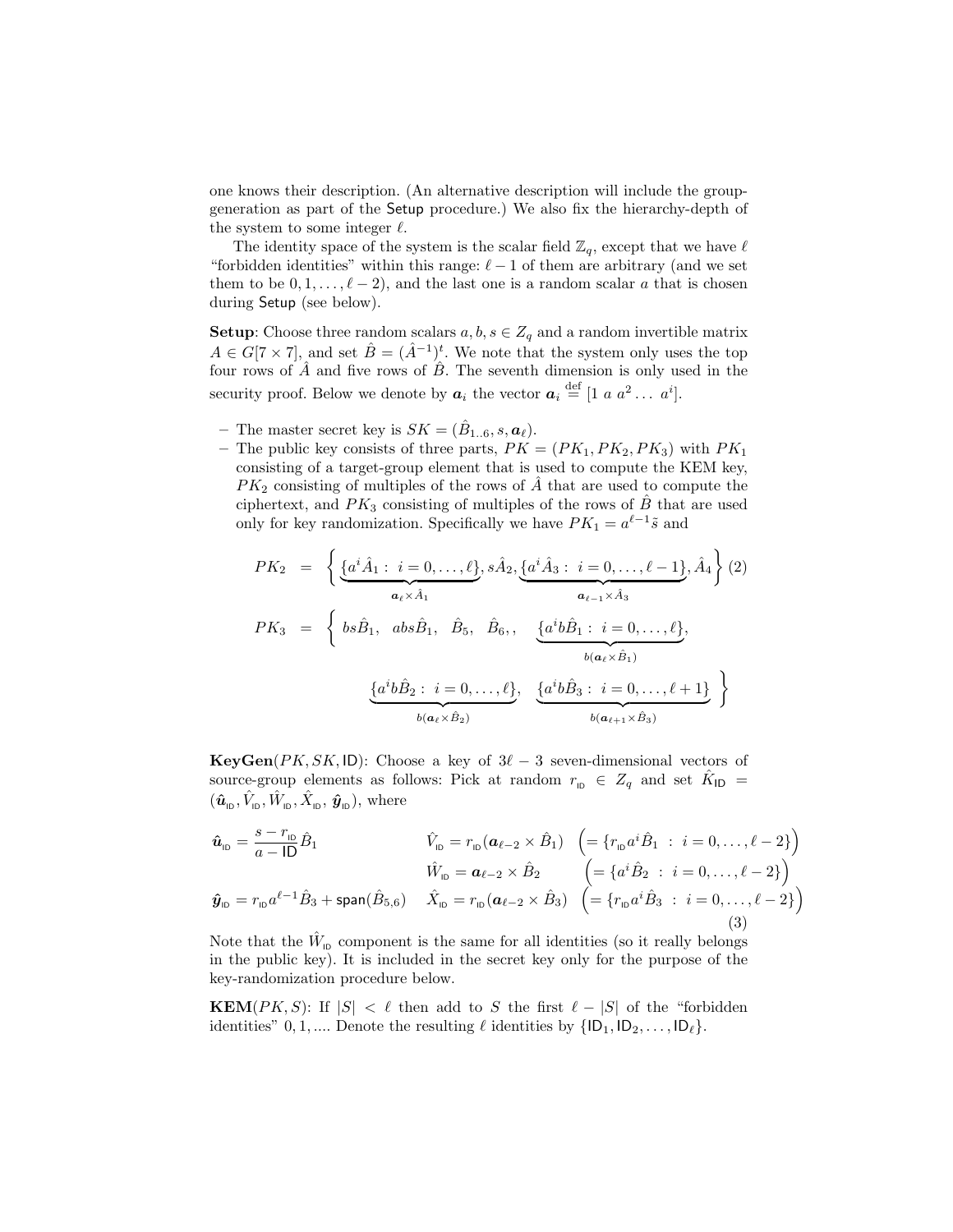- Set the monic degree- $\ell$  polynomial  $P(x) \stackrel{\text{def}}{=} \prod_{i=1}^{\ell} (x \mathsf{ID}_i)$ , let  $p_0, \ldots, p_{\ell}$  be the coefficients of P and denote  $p \stackrel{\text{def}}{=} [p_0 \dots p_\ell]$  (so  $P(a) = \langle p, a_\ell \rangle$ ).
- Choose at random  $f_0, \ldots, f_{\ell-1} \in Z_q$  and denote  $f \stackrel{\text{def}}{=} [f_0 \; f_1 \; \ldots \; f_{\ell-1}]$  and  $\mathsf{F}(x) \stackrel{\text{def}}{=} \sum_{i=0}^{\ell-1} f_i x^i$ . Make sure that  $\mathsf{F}(\mathsf{ID}_i) \neq 0$  for all  $i = 1, \ldots, \ell$  (otherwise re-choose F until this condition holds).
- Choose a random scalar  $t \in Z_q$ .
- Output the ciphertext containing the polynomial F and the vector

$$
\hat{c} = t \left( \underbrace{P(a)\hat{A}_1}_{p(a_\ell \times \hat{A}_1)} + s\hat{A}_2 + \underbrace{F(a)\hat{A}_3}_{f(a_{\ell-1} \times \hat{A}_3)} \right) + \text{span}(\hat{A}_4)
$$
(4)

The implied KEM key is the target-group element  $\tilde{k} = t \cdot PK_1 = a^{\ell-1} t \tilde{s}$ .

Remark. Note that the ciphertext include seven source group elements and  $\ell$ scalars (to specify F). The ciphertext size can be reduced in a particular way, so that when encrypting to a set S of size  $m < \ell$  we only have m scalars in the ciphertext: Instead of choosing F completely at random, we impose the condition that  $F(ID) = 1$  for each of the "forbidden identities" that were added to S. This way, the encryptor can specify F using only the m scalars  $F(\mathsf{ID}_i)$  for all  $\mathsf{ID}_i \in S$ . This optimization requires a small change to the proof of security, see remark at the end of Section 6. We also note that we can get a constant-size ciphertext by moving to the random-oracle model: the encryptor just sends some nonce, and F is determined by applying the random oracle to this nonce.

 $\mathbf{Decrypt}(PK, (\mathsf{F}, \hat{\mathbf{c}}), S, \mathsf{ID}, \hat{K}_{\mathsf{ID}}), \text{ where } \mathsf{ID} \in S. \text{ If } |S| < \ell \text{ then } \text{add to } S \text{ the first }$  $\ell - |S|$  of the "forbidden identities" 0, 1, .... Denote the resulting  $\ell$  identities by  $\{ |D_1, D_2, \ldots, |D_\ell \}$ . Parse the key as  $\hat{K}_{\text{ID}} = (\hat{u}_{\text{ID}}, \hat{V}_{\text{ID}}, \hat{W}_{\text{ID}}, \hat{X}_{\text{ID}}, \hat{y}_{\text{ID}})$ , recalculate the monic  $\ell$ -degree polynomial  $P(x) = \prod_{i=1}^{\ell} (x - \mathsf{ID}_i)$ , and do the following:

- Set  $Q_{\text{ID}}(x) \stackrel{\text{def}}{=} \frac{P(x)}{x 1D}$  and  $Q'_{\text{ID}}(x) = Q_{\text{ID}}(x) a^{\ell-1}$ . (That is, Q' is the polynomial Q without the top coefficient of  $1 \cdot x^{\ell-1}$ .) Denote the coefficient vector of  $Q'_{\text{ID}}$  by  $\boldsymbol{q'}_{\text{ID}} = [q_0 \ q_1 \ \dots \ q_{\ell-2}].$
- $-\operatorname{Set} G_{\text{ID}}(x) \stackrel{\text{def}}{=} \frac{F(x) F(\text{ID})}{x \text{ID}}$  and denote the coefficient vector of  $G_{\text{ID}}$  by  $g_{\text{ID}} =$  $[g_0\; g_1\; \ldots \; g_{\ell-2}].$
- Set

$$
\hat{\boldsymbol{d}}_{\text{ID}} = \hat{\boldsymbol{u}}_{\text{ID}} - \boldsymbol{q'}_{\text{ID}} \cdot \hat{W}_{\text{ID}} - \frac{\boldsymbol{g}_{\text{ID}} \cdot \hat{V}_{\text{ID}} - \boldsymbol{q'}_{\text{ID}} \cdot \hat{X}_{\text{ID}} - \hat{\boldsymbol{y}}_{\text{ID}}}{F(\text{ID})}
$$
(5)

Finally, recover the KEM key as  $\tilde{k} = \langle \hat{c}, \hat{d}_{\text{ID}} \rangle$ .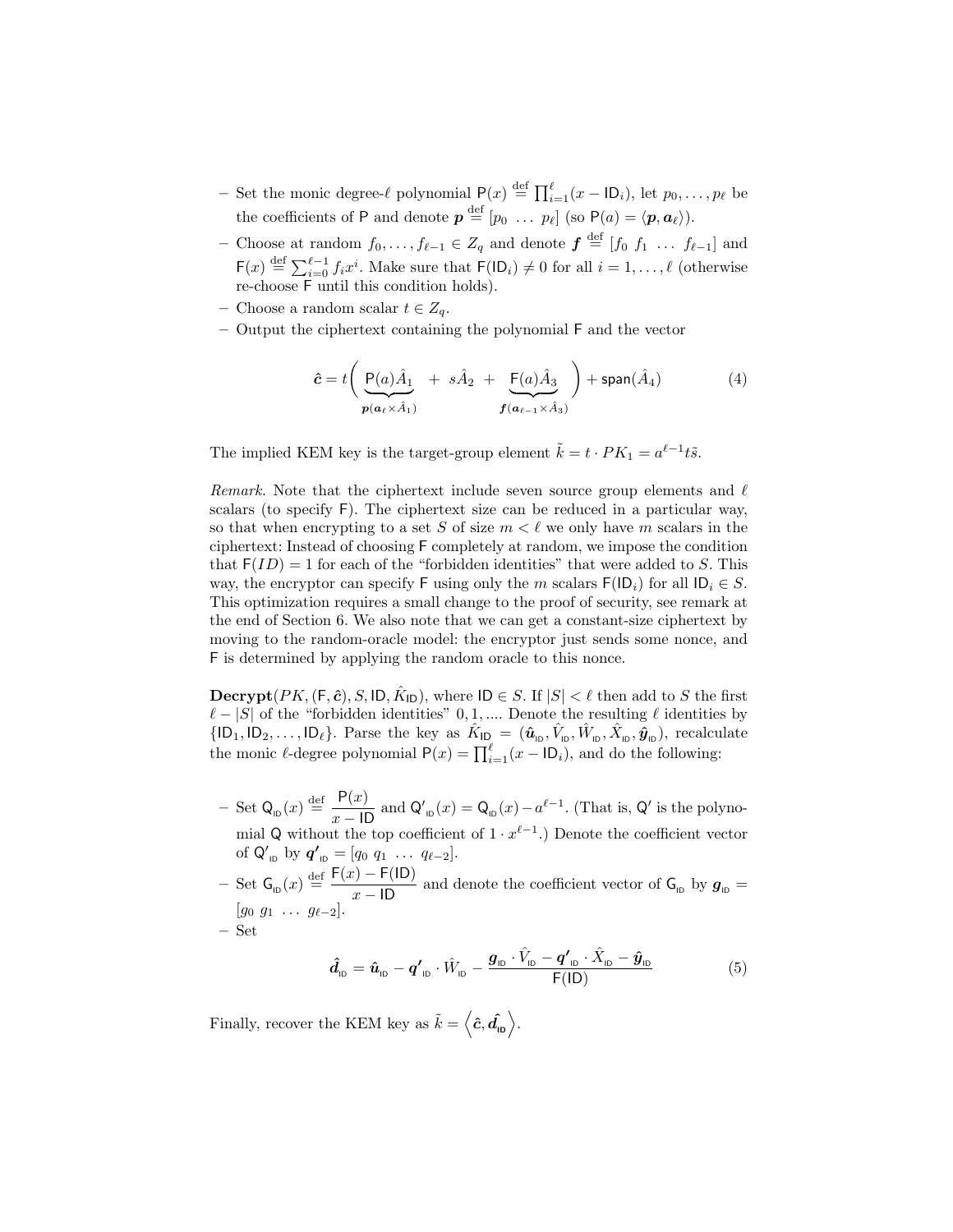#### 5.1 Correctness

To argue correctness, we can rewrite

$$
\hat{d}_{\text{ID}} = \hat{\hat{u}}_{\text{ID}} \hat{B}_{1} \qquad \hat{w}_{\text{ID}} - \hat{q}_{\text{ID}}' \hat{B}_{2} \qquad \hat{v}_{\text{ID}} \hat{w}_{\text{ID}} - \hat{q}_{\text{ID}}' \hat{b}_{3} + \text{span}(\hat{B}_{5,6})
$$
\n
$$
\hat{d}_{\text{ID}} = \hat{\hat{u}}_{\text{ID}} - \hat{q}_{\text{ID}}' \cdot \hat{\hat{W}}_{\text{ID}} - \frac{g_{\text{ID}} \cdot \hat{\hat{V}}_{\text{ID}} - \hat{q}_{\text{ID}}' \cdot \hat{\hat{X}}_{\text{ID}} - \hat{y}_{\text{ID}}'}{F(\text{ID})}
$$
\n
$$
= \frac{s - r_{\text{ID}}}{\pi - \text{ID}} \hat{B}_{1} - \langle q_{\text{ID}}', a_{\ell-2} \rangle \hat{B}_{2}
$$
\n
$$
- \frac{r_{\text{ID}}}{F(\text{ID})} \left( \langle g_{\text{ID}}, a_{\ell-2} \rangle \hat{B}_{1} - (\langle q_{\text{ID}}', a_{\ell-2} \rangle + a^{\ell-1}) \hat{B}_{3} - \text{span}(\hat{B}_{5,6}) \right)
$$
\n
$$
= \left( \frac{s - r_{\text{ID}}}{a - \text{ID}} - \frac{r_{\text{ID}} \hat{G}_{\text{ID}}(a)}{F(\text{ID})} \right) \hat{B}_{1} - (\hat{Q}_{\text{ID}}(a) - a^{\ell-1}) \hat{B}_{2} + \frac{r_{\text{ID}}}{F(\text{ID})} \left( \hat{Q}_{\text{ID}}(a) \hat{B}_{3} + \text{span}(\hat{B}_{5,6}) \right)
$$

Further developing the coefficient of  $\hat{B}_1$  (using  $\mathsf{G}_{\mathsf{ID}}(a)(a - \mathsf{ID}) = \mathsf{F}(a) - \mathsf{F}(\mathsf{ID})$ ), we get

$$
\left(\frac{s-r_{\text{ID}}}{a-\text{ID}}-\frac{r_{\text{ID}}\mathsf{G}_{\text{ID}}(a)}{\mathsf{F}(\text{ID})}\right) \;\; = \;\; \frac{\mathsf{F}(\text{ID})(s-r_{\text{ID}})-r_{\text{ID}}\mathsf{G}_{\text{ID}}(a)(a-\text{ID})}{\mathsf{F}(\text{ID})(a-\text{ID})} \;\; = \;\; \frac{s\cdot \mathsf{F}(\text{ID})-r_{\text{ID}}\cdot \mathsf{F}(a)}{\mathsf{F}(\text{ID})(a-\text{ID})}
$$

Examining the inner-product of  $\hat{\bm{c}}$  with  $\hat{\bm{d}}_{\text{ID}}$ , we use the fact that  $\left\langle \hat{A}_{i}, \hat{B}_{j} \right\rangle$  is either 0 (when  $i \neq j$ ) or  $\tilde{1}$  (when  $i = j$ ). Hence the span's of  $\hat{A}_4$  and of  $\hat{B}_{5,6}$  drop out completely, and we are left with the product of the matching coefficients only:

$$
\left\langle \hat{\mathbf{c}}, \hat{\mathbf{d}}_{\mathsf{ID}} \right\rangle = \left( \underbrace{t\mathsf{P}(a)\frac{s\cdot\mathsf{F}(\mathsf{ID}) - r_{\mathsf{ID}}\cdot\mathsf{F}(a)}{\mathsf{F}(\mathsf{ID})(a-\mathsf{ID})} - \underbrace{ts(\mathsf{Q}_{\mathsf{ID}}(a)-a^{\ell-1})}_{\text{coefficients of }\hat{A}_1, \hat{B}_1} + t\mathsf{F}(a)\frac{r_{\mathsf{ID}}}{\mathsf{F}(\mathsf{ID})}\mathsf{Q}_{\mathsf{ID}}(a)} \right) \cdot \tilde{1}
$$

The first term in the parenthesis can be simplified using  $Q_{\text{ID}}(a) = P(a)/(a - ID)$ , so we get

$$
\begin{array}{rcl}\n\left\langle \hat{\mathbf{c}},\hat{\mathbf{d}}_{\mathsf{ID}}\right\rangle &=& t\left(\mathsf{Q}_{\mathsf{ID}}(a)\frac{s\cdot\mathsf{F}(\mathsf{ID})-r_{\mathsf{ID}}\cdot\mathsf{F}(a)}{\mathsf{F}(\mathsf{ID})}-s(\mathsf{Q}_{\mathsf{ID}}(a)-a^{\ell-1})+\mathsf{F}(a)\frac{r_{\mathsf{ID}}}{\mathsf{F}(\mathsf{ID})}\mathsf{Q}_{\mathsf{ID}}(a)\right)\cdot\tilde{1} \\
&=& t\left(\mathsf{Q}_{\mathsf{ID}}(a)s-\frac{r_{\mathsf{ID}}\mathsf{Q}_{\mathsf{ID}}(a)\mathsf{F}(a)}{\mathsf{F}(\mathsf{ID})}-\mathsf{Q}_{\mathsf{ID}}(a)s+a^{\ell-1}s+\frac{r_{\mathsf{ID}}\mathsf{Q}_{\mathsf{ID}}(a)\mathsf{F}(a)}{\mathsf{F}(\mathsf{ID})}\right)\cdot\tilde{1} \\
&=& t\cdot a^{\ell-1}s\cdot\tilde{1} \quad = \quad \tilde{k} \quad \square\n\end{array}
$$

## 5.2 Key randomization

Our key-randomization follows Boyen's idea from [8], where the key for identityset  $S = \{ \mathsf{ID}_1, \ldots, \mathsf{ID}_m \}$  consists of m "shifted versions" of the keys,  $r'_n$  $\hat{K}_{\mathsf{ID}_1}, \hat{K}_{\mathsf{ID}_1},$  $\ldots$ ,  $r'_{\mathsf{ID}_n} \hat{K}_{\mathsf{ID}_m}$ , such that  $\sum_i r'_{\mathsf{II}}$  $I_{\text{ID}_i}$  = 1 (mod q). Namely, the augmented procedure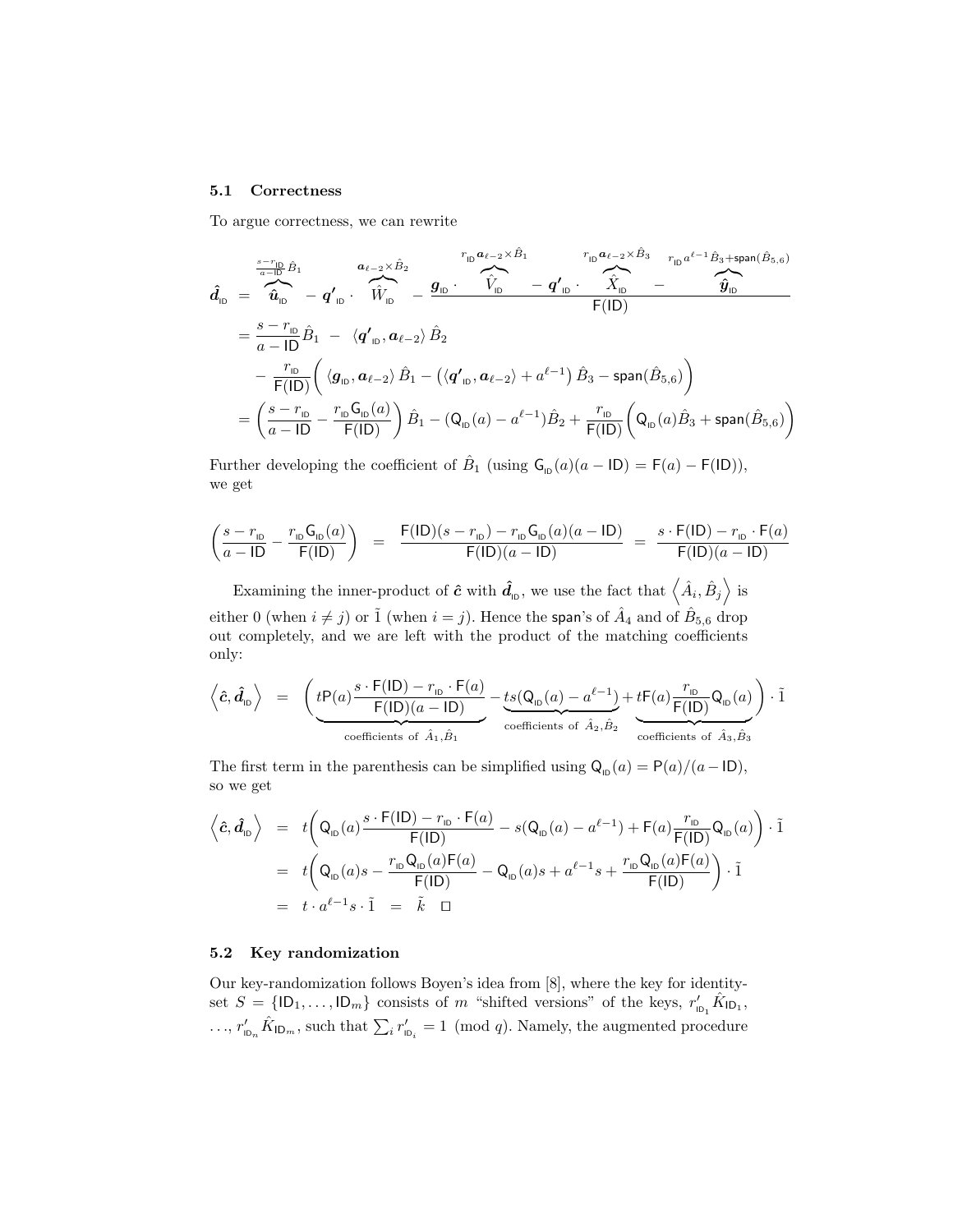KeyGen<sup>\*</sup>( $PK, SK, S$ ) uses the same KeyGen procedure from above m times to get  $\hat{K}_{\textsf{ID}_i} \leftarrow \textsf{KeyGen}(PK, SK, \textsf{ID}_i)$ . Then for  $i = 1 \dots m$  it chooses  $r''_n$  $U_{\mathsf{ID}_i} \in Z_q$  at random subject to the constraint  $\sum_i r'_\parallel$  $I_{\text{ID}_i}$  = 1 (mod q), and outputs the secret key

$$
\hat{K}_{S} = [r'_{D_1} \hat{K}_{D_1}, \ldots, r'_{D_m} \hat{K}_{D_m}]
$$

where  $r'_{\text{u}}$  $\hat{K}_{\mathsf{ID}_i}$  means multiplying all the elements in  $\hat{K}_{\mathsf{ID}_i}$  by the scalar  $r'_{\mathsf{ID}_i}$  $_{^{\mathsf{ID}_i}}.$ Below we call  $\hat{K}_{\mathsf{ID}_i}$  the *singleton key* corresponding to  $\mathsf{ID}_i$ , and  $r''$  $\int_{\mathsf{ID}_i} \hat{K}_{\mathsf{ID}_i}$  is the shifted singleton key for  $ID_i$ . Note that for the special case  $m = 1$ , we have  $r'_{\text{ID}} = 1$ , so KeyGen<sup>\*</sup> degenerates to the original KeyGen.

Extended decryption. The extended decryption procedure Decrypt<sup>\*</sup> is given a ciphertext  $(F, \hat{c})$  together with a set of identities  $S = \{ \mathsf{ID}_1, \ldots, \mathsf{ID}_m \}$  (m  $\leq$  $\ell$ ) and a matching decryption key  $\hat{K}_S$ . It parses the decryption key as  $\hat{K}_S$  =  $[\hat{K}'_{\text{ID}_1}, \ldots, \hat{K}'_{\text{ID}_m}]$  where the  $\hat{K}'_{\text{ID}_i}$ 's are shifted singleton keys. Namely we have  $\hat{K}_{\mathsf{ID}_i}' = r_{\mathsf{II}}'$  $\hat{K}_{\mathsf{ID}_i}$  where the  $\hat{K}_{\mathsf{ID}_i}$ 's are singleton keys and  $\sum_i r''_{\mathsf{ID}_i}$  $I_{\mathsf{ID}_i} = 1 \pmod{q}.$ Then we use each shifted singleton key to produce  $\hat{d}'_{{\rm 1D}_i}$  just as in Eq. (5), sets  $\hat{\boldsymbol{d}}_{S} = \sum_{i} \hat{\boldsymbol{d}}'_{\mathsf{ID}_{i}}, \text{ and recover } \tilde{k} = \left\langle \hat{\boldsymbol{c}}, \hat{\boldsymbol{d}}_{S} \right\rangle.$ 

Correctness holds since the decryption process in linear: Denote by  $\hat{d}_{\text{ID}_i}$  the vector that would have been obtained from the singleton key  $\hat{K}_{\mathsf{ID}_i}$  using Eq. (5). Then on one hand decryption is linear so we have  $\hat{d}'_{\text{ID}_i} = r'_{\text{ID}_i}$  $\hat{d'}_{\mathsf{ID}_i}$ . On the other hand by correctness of the basic decryption procedure we know that  $\langle \hat{c}, \hat{d}_{\vert D_i} \rangle =$  $k$ . We therefore get

$$
\left\langle \hat{c},\hat{d}_{S}\right\rangle =\sum_{i}\left\langle \hat{c},\ \hat{d}'_{\text{ID}_{i}}\right\rangle =\sum_{i}\left\langle \hat{c},\ r'_{\text{ID}_{i}}\hat{d}_{\text{ID}_{i}}\right\rangle =\sum_{i}r'_{\text{ID}_{i}}\left\langle \hat{c},\hat{d}_{\text{ID}_{i}}\right\rangle =\sum_{i}r'_{\text{ID}_{i}}\tilde{k}=\tilde{k}
$$

Key derivation. Key-derivation uses Boyen's idea of reciprocal keys [8]. Namely, given the public key and any two identities  $ID_1$  and  $ID_2$ , anyone can compute a pair of shifted singleton keys  $\delta\hat{K}_{\mathsf{ID}_1}$  and  $\delta\hat{K}_{\mathsf{ID}_2}$  for the same (unknown) scalar factor  $\delta$ . The procedure for generating these reciprocal keys (which is used as a subroutine for key derivation) is as follows:

**ReciprocalKeys**( $PK$ ,  $ID_1$ ,  $ID_2$ ): recall that the public key  $PK$  depends on the unknown scalars  $a, b, s$  (among other things).

- Choose at random  $z \in Z_q$ . The shifted singleton keys  $\delta \hat{K}_{\mathsf{ID}_i}$  will have  $\delta =$  $bz(a - 1D_1)(a - 1D_2).$
- − Choose at random  $r_1, r_2 \in Z_q$  (which will play the role of  $r_{\mathsf{ID}_1}$  and  $r_{\mathsf{ID}_2}$  in the reciprocal keys).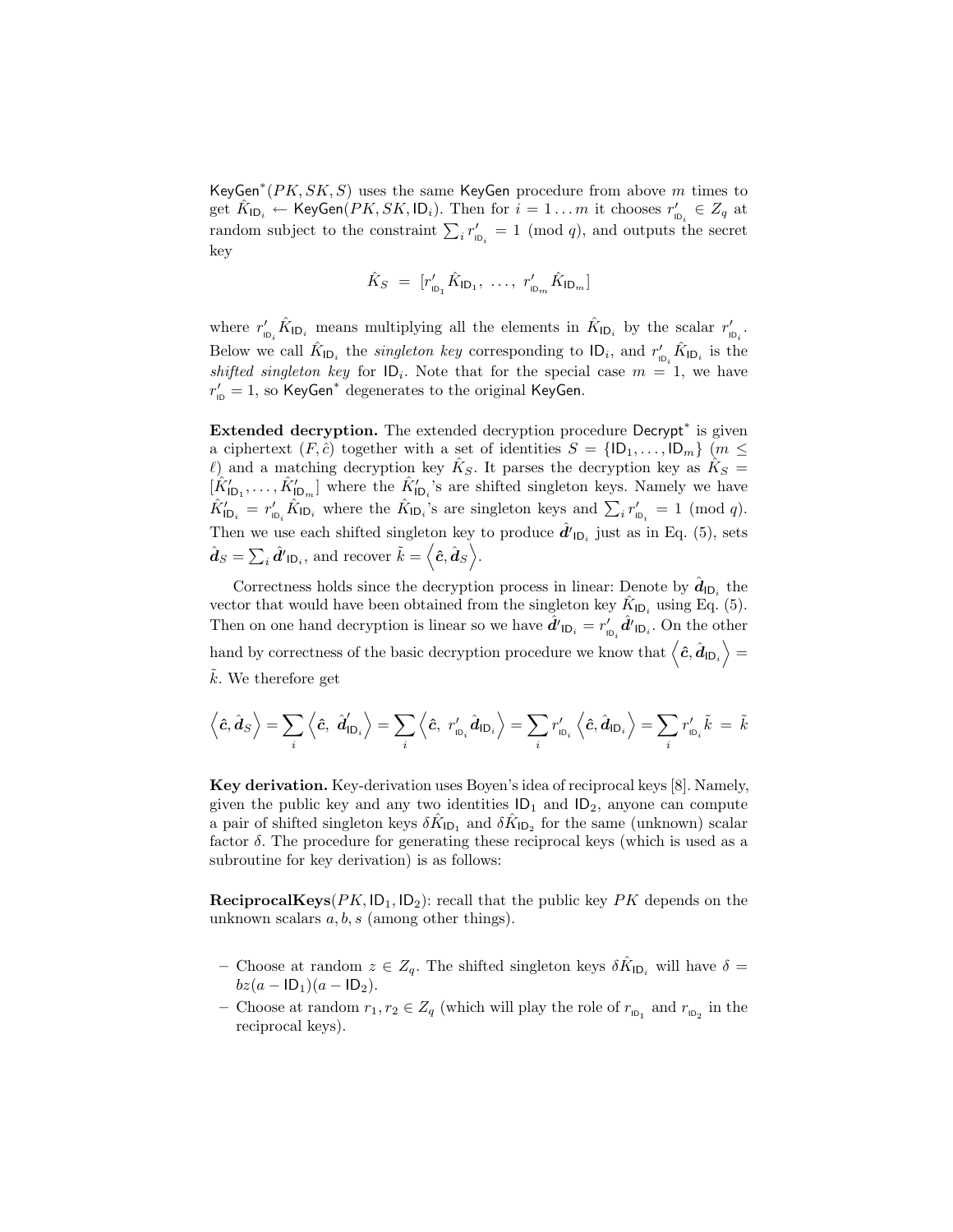– Compute  $\delta \hat{K}_{\mathsf{ID}_1}$  as

$$
\delta \cdot \frac{s-r_1}{a-\vert D_1}\hat{B}_1 = (abs - bs \vert D_2 - abr_1 + br_1 \vert D_2)z\hat{B}_1
$$
  
\n
$$
\delta \cdot r_1(a_{\ell-2} \times \hat{B}_1) = \{br_1z(a^{i+2} - a^{i+1}(\vert D_1 + \vert D_2) + a^i \vert D_1 \vert D_2)\hat{B}_1
$$
  
\n
$$
\vdots \quad i = 0, ..., \ell-2\}
$$
  
\n
$$
\delta \cdot (a_{\ell-2} \times \hat{B}_2) = \{ bz(a^{i+2} - a^{i+1}(\vert D_1 + \vert D_2) + a^i \vert D_1 \vert D_2)\hat{B}_2
$$
  
\n
$$
\vdots \quad i = 0, ..., \ell-2\}
$$
  
\n
$$
\delta \cdot r_1(a_{\ell-2} \times \hat{B}_3) = \{br_1z(a^{i+2} - a^{i+1}(\vert D_1 + \vert D_2) + a^i \vert D_1 \vert D_2)\hat{B}_3
$$
  
\n
$$
\vdots \quad i = 0, ..., \ell-2\}
$$
  
\n
$$
\delta \left(r_1a^{\ell-1}\hat{B}_3 + \text{span}(\hat{B}_{5,6})\right) = br_1z(a^{\ell+1} - a^{\ell}(\vert D_1 + \vert D_2) + a^{\ell-1}\vert D_1 \vert D_2)\hat{B}_3
$$
  
\n
$$
+ \text{span}(\hat{B}_{5,6})
$$

and similarly for  $\delta \hat{K}_{\mathsf{ID}_2}$  (using  $r_2$  instead of  $r_1$  and swapping the roles of  $ID_1, ID_2$ ). Notice that the terms  $a^i b\hat{B}_j$  for  $i \in [0, \ell], j = 1, 2, 3$ , as well as  $bs\hat{B}_1, \, abs\hat{B}_1, \, a^{\ell+1}b\hat{B}_3$ , and  $\hat{B}_{5,6}$ , are all part of the  $PK_3$  component of the public key.

From the description above it is clear that when  $ID_1, ID_2 \neq a$ , then **Recipro**calKeys indeed returns the correct distribution, namely two shifted singleton keys  $\delta \hat{K}_{\mathsf{ID}_1}$ ,  $\delta \hat{K}_{\mathsf{ID}_2}$  where each  $\hat{K}_{\mathsf{ID}}$  is drawn from the same distribution as the singleton keys for ID in KeyGen and  $\delta$  is chosen at random in  $Z_q$  (and independently of  $\hat{K}_{\mathsf{ID}_1}, \hat{K}_{\mathsf{ID}_2}$ ).

**KeyDerive**( $PK, S, \hat{K}_S, S'$ ) (where  $S' = \{ \mathsf{ID}_1, \ldots, \mathsf{ID}_m \}$  and  $S \subseteq S'$ ). Assume (w.l.o.g.) that S consists of the first n identities in S', namely  $S = \{ \mathsf{ID}_1, \ldots, \mathsf{ID}_n \}$ with  $n \leq m$ . Denote  $\hat{K}_S = \{\hat{K}_{\mathsf{ID}_1}', \ldots, \hat{K}_{\mathsf{ID}_n}'\}$ , where  $\hat{K}_{\mathsf{ID}_i}'$  is the shifted singleton key for  $ID_i$  (consisting of  $3\ell-3$  7-dimensional vectors of source-group elements).

For  $i = 1, \ldots, m$ , run the ReciprocalKeys procedure from above with identities ID<sub>i</sub> and ID<sub>i+1</sub> (indexing mod m) to get two shifted singleton keys for these ID's, which we denote by  $\hat{L}_{\mathsf{ID}_i}, \hat{M}_{\mathsf{ID}_{i+1}}$ , respectively. Namely, set

$$
(\hat{L}_{\mathsf{ID}_i},\hat{M}_{\mathsf{ID}_{i+1}}) \leftarrow \mathsf{ReciprocalKeys}(PK,\mathsf{ID}_i,\mathsf{ID}_{i+1})
$$

Then for  $i \in [1, n]$  set  $\hat{K}_{\mathsf{ID}_i}^* = \hat{K}_{\mathsf{ID}_i}' + \hat{L}_{\mathsf{ID}_i} - \hat{M}_{\mathsf{ID}_i}$ , and for  $i \in [n + 1, m]$  set  $\hat{K}_{\mathsf{ID}_i}^* = \hat{L}_{\mathsf{ID}_i} - \hat{M}_{\mathsf{ID}_i}$  (where addition and subtraction is element-wise). The new key is  $\hat{K}_S=[\hat{K}_{\textsf{ID}_1}^*,\ldots,\hat{K}_{\textsf{ID}_m}^*].$  In Lemma 2 below we show that this KeyDerive procedure induces almost the same distribution as KeyGen over the decryption key  $\hat{K}_{S'}$ .

**Lemma 2.** For every  $S \subseteq S'$  (with  $|S'| = m$ ) and every secret key  $\hat{K}_S$  corresponding to S, the procedure KeyDerivation( $PK, S, \hat{K}_S, S'$ ) draws from a distribution at most  $O(m/q)$  away from that of KeyGen(PK, SK, S').

*Proof.* Observe that every 7-vector in a singleton key  $\hat{K}_{\text{ID}}$  corresponding to identity ID (as computed by KeyGen) is of the form

$$
(\exp(r(a,s,\mathsf{ID})+r_{\mathsf{ID}}\exp r'(a,s,\mathsf{ID}))\cdot\hat{B}_k
$$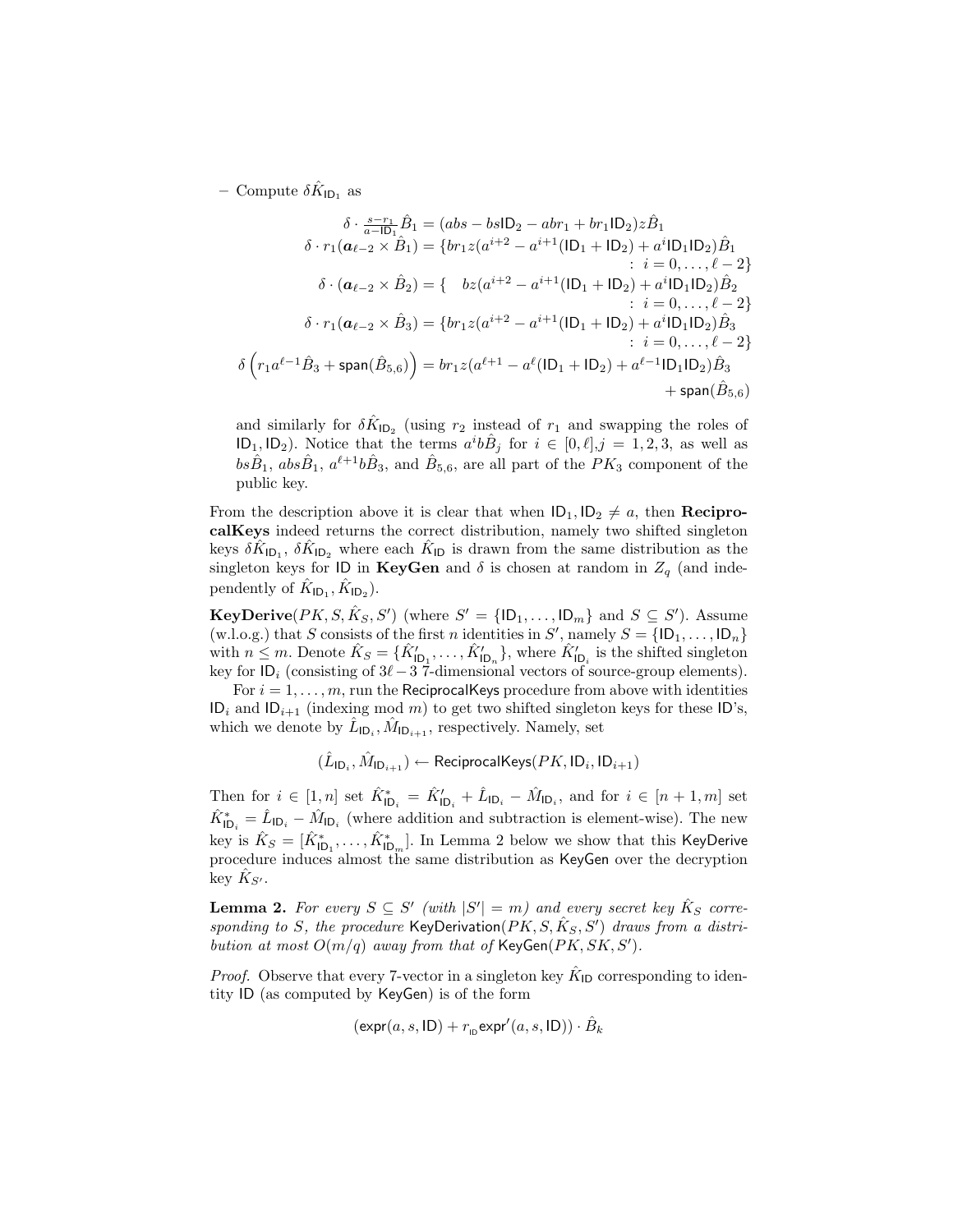where  $r_{\text{ID}}$  is the scalar that was chosen for this singleton key,  $\hat{B}_k$  is one specific row of the matrix  $\hat{B}$ , and  $\exp(r(a, s, \mathsf{ID})$ ,  $\exp(r(a, s, \mathsf{ID})$  are two fixed scalar-valued expressions that depend only on the scalars a, s from the master secret key and on the identity ID. (Note that either  $exp(r(a, s, ID)$  or  $expr'(a, s, ID)$  can be zero, but not both.)

Considering the same vector in all the shifted singleton keys in  $\hat{K}_S$ , we have a collection of *n* vectors,  $\hat{x}_1, \ldots, \hat{x}_n$ , where  $\hat{x}_i = r'_i$  $\int_{\text{ID}_i} \left( \text{expr}(a, s, \text{ID}_i) \right) +$  $r_{\mathsf{ID}_i}$ expr'(a, s, ID<sub>i</sub>)) ·  $\hat{B}_k$ , and the scalars  $r'_{\mathsf{ID}}$  $\sum_{i}$  satisfy  $\sum_{i} r'_{\parallel}$  $I_{\mathsf{ID}_i} = 1$ . For notational convenience, for  $i \in [n+1,m]$  we denote  $r_{\mathsf{ID}_i} = r'_{\mathsf{ID}_i}$  $\mathbf{I}_{\mathsf{ID}_i} = 0$  and  $\hat{\boldsymbol{x}}_i = \hat{\mathbf{0}}$  (so we still have  $\hat{x}_i$ 's of the right format with  $\sum_i r'_\parallel$  $I_{\text{ID}_i} = 1$ , even when we consider all  $m$  elements). Similarly considering the same vector in all the shifted singleton keys that are generated by ReciprocalKeys, we have vectors  $\hat{\bm{y}}_1 \ldots \hat{\bm{y}}_m$  (from the  $\hat{L}_{\mathsf{ID}_i}$ 's) and  $\hat{\mathsf{z}}_1 \dots \hat{\mathsf{z}}_m$  (from the  $\hat{M}_{\mathsf{ID}_i}$ 's) of the form

$$
\hat{\mathbf{y}}_i = \delta_i(\exp(a, s, \mathsf{ID}_i) + \rho_i \exp'(a, s, \mathsf{ID}_i)) \cdot \hat{B}_k
$$
\nand  $\hat{\mathbf{z}}_i = \delta_{i-1}(\exp(a, s, \mathsf{ID}_i) + \tau_i \exp'(a, s, \mathsf{ID}_i)) \cdot \hat{B}_k$ 

where all the scalars  $\delta_i, \rho_i, \tau_i, i = 1 \dots m$ , are chosen at random in  $Z_q$  (and indexing is mod m, so  $\delta_0 = \delta_m$ . Hence the corresponding element in the shifted singleton key  $\hat{K}_{\mathsf{ID}_i}^*$  is

$$
\hat{x}_i + \hat{y}_i - \hat{z}_i = \left( (r'_{\mathsf{ID}_i} + \delta_i - \delta_{i-1}) \exp(a, s, \mathsf{ID}_i) + (r'_{\mathsf{ID}_i} r_{\mathsf{ID}_i} + \delta_i \rho_i - \delta_{i-1} \tau_i) \exp'(a, s, \mathsf{ID}_i) \right) \hat{B}_k
$$
  
Assuming that  $r'_{\mathsf{ID}_i} + \delta_i - \delta_{i-1} \neq 0$ , we can denote

Assuming that  $r''$  $\delta_{\mathbf{1}_{\mathsf{D}_i}} + \delta_i - \delta_{i-1} \neq 0$ , we can denote

$$
r_{\text{ID}_i}^{**} \stackrel{\text{def}}{=} r_{\text{ID}_i}' + \delta_i - \delta_{i-1} \text{ and } r_{\text{ID}_i}^* \stackrel{\text{def}}{=} \frac{r_{\text{ID}_i}' r_{\text{ID}_i} + \delta_i \rho_i - \delta_{i-1} \tau_i}{r_{\text{ID}_i}' + \delta_i - \delta_{i-1}}
$$

and then we have  $\hat{x}_i + \hat{y}_i - \hat{z}_i = r_{\text{lb}_i}^{**}$  $\sum_{\mathsf{ID}_i}^{**}(\mathsf{expr}(a, s, \mathsf{ID}_i) + r^*_{\mathsf{ID}_i})$  $\sum_{\text{ID}_i}^* \exp(r'(a, s, \text{ID}_i))\hat{B}_k,$ which is of the right form, and indeed the scalars  $r_{\text{in}}^{**}$  $_{\text{ID}_i}^*$  satisfy

$$
\sum_{i=1}^{m} r_{\text{in}_i}^{**} \ = \ \sum_{i=1}^{m} r_{\text{in}_i} ' + \sum_{i=1}^{m} \delta_i - \sum_{i=1}^{m} \delta_{i-1} \ = \ \sum_{i=1}^{m} r_{\text{in}_i} ' \ = \ 1
$$

Since the  $\delta_i$ 's are random and independent then the  $r_{\text{in}}^{**}$  $\sum_{\mathsf{ID}_i}^{**}$ 's are also random and independent subject to the constraint that their sum is one. Finally, assuming that none of the  $r_{\rm in}^{**}$ \*\*'s is zero and also none of the  $\delta_i$ 's are zero (which happens with probability at least  $1 - O(m/q)$  then all the  $r_{\text{in}}^*$  $\sum_{\mathsf{ID}_i}^*$ 's are random and independent (since the  $\tau_i$ 's and  $\rho_i$ 's are).

## 6 Security of our System

Theorem 2. The IBBE system from Section 5 is secure under the BDHE-Set assumption and the decision Linear assumption. Specifically, for an  $\ell$ -depth hierarchy, groups  $\mathbb{G}, \mathbb{G}_T$  of order q, and an adversary that makes upto  $q^*$  keyextraction queries, we have  $\mathsf{AdvIBBE}^{\mathcal{E}}(\log q, \ell) \leq \mathsf{AdvBDHE}(\mathbb{G}, \mathbb{G}_T) + \mathsf{AdvLinear}(\mathbb{G}, \mathbb{G}_T)$ , where the BDHE-Set instances are of size  $O(\ell + q^*)$ .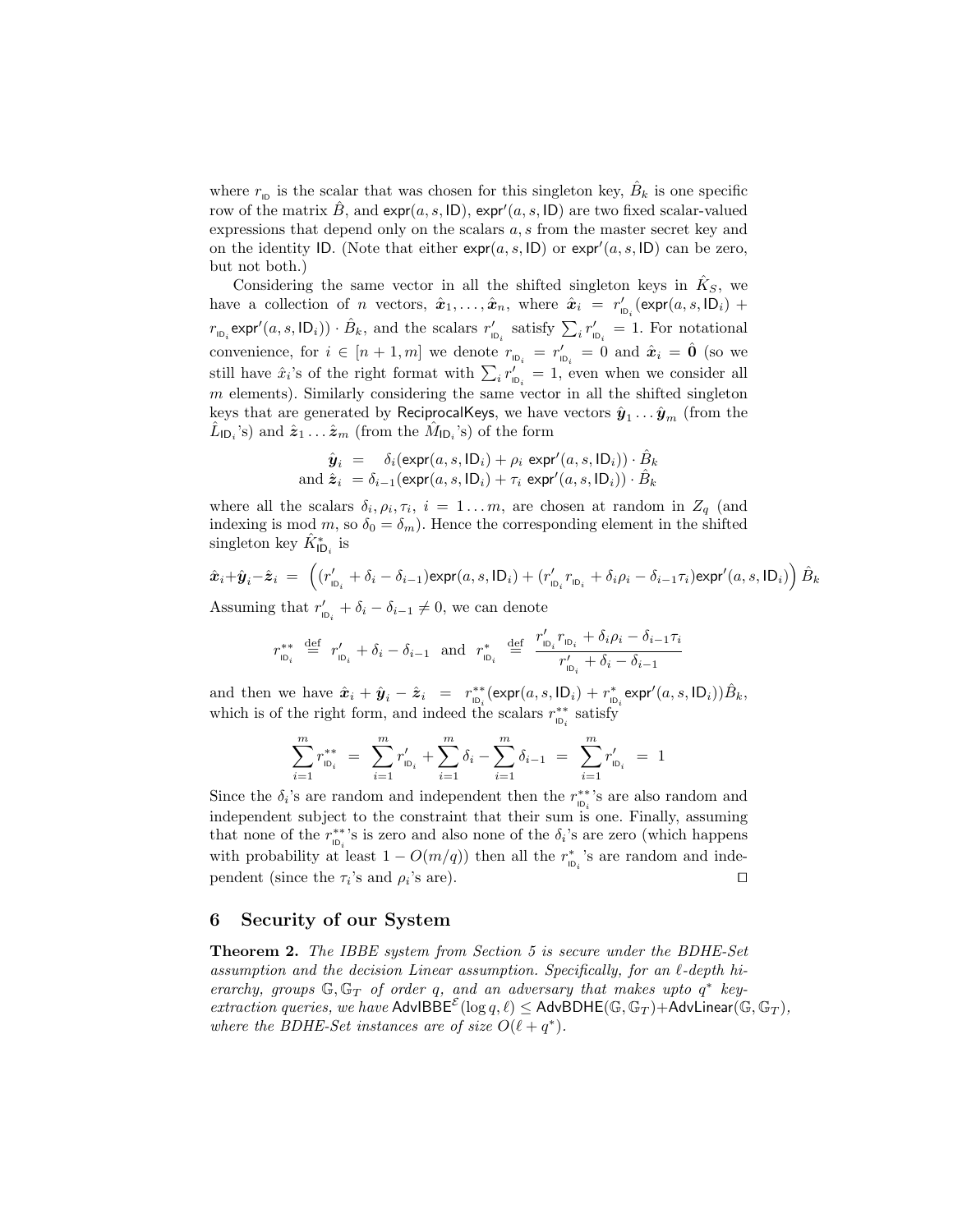The proof is found in the long version [14]. On a very high level, the proof consists of four games: Game 0 is the actual interaction of the adversary with our system, in Game 1 we use decryption rather than encryption to compute the KEM key corresponding to the challenge ciphertext (which has no effect on the outcome), in Game 2 we add a component of  $\hat{B}_7$  to the secret keys (which is indistinguishable by the Linear assumption), and in Game 3 we add a component of  $\hat{A}_7$  to the challenge ciphertext vector (thus making the KEM key statistically independent of the adversary's view).

The main reduction then proves indistinguishability of Game 3 from Game 2 based on the BDHE-Set assumption. That reduction follows the hash-proof approach: The simulator generates the challenge ciphertext so that this is either a valid ciphertext or an invalid one, depending on whether the input of the simulator is a YES instance or a NO instance of the decision BDHE-Set problem. In our case, a valid ciphertext is spanned by the rows  $\hat{A}_{1,2,3,4}$ , and an invalid ciphertext also has a component of  $\hat{A}_7$ . The secret keys have a random  $\hat{B}_7$  component in them, so an invalid ciphertext is decrypted to a random KEM key (while a valid ciphertext are always decrypted to the "right KEM key").

In the reduction itself, the simulator gets as input source-group elements  $\hat{a}^i = a^i \cdot \hat{1}$  for all  $i \in \mathcal{S}$  and two additional source-group elements  $\hat{z}_1, \hat{z}_2$ , and uses these elements to answer all the queries of the adversary: Very roughly, it chooses a random polynomial  $H(x)$  of high-enough degree over  $Z_q$ , sets  $s = H(a)$  for the master secret key,  $r_{\text{in}} = H(\text{ID})$  in all the key-reveal queries, and  $\text{F} = \text{H} \text{ mod } \text{P}$ for the challenge ciphertext. To compute the appropriate terms, the simulator uses the powers  $\hat{a}^i$  from its input. The main challenge is to make the set S "large enough" so the simulator can produce the entire view of the adversary from the elements  $\hat{a}^i$  that it knows, while at the same time ensuring that S is "small enough" so that the target integer m is not in  $S + S$  (since otherwise the problem becomes easy).

## References

- 1. D. Boneh and X. Boyen. Efficient Selective-ID Secure Identity Based Encryption Without Random Oracles. In *Proceedings of Eurocrypt'04*, volume 3027 of *LNCS*, pages 223–238, Springer, 2004.
- 2. D. Boneh and X. Boyen. Secure Identity Based Encryption without Random Oracles. In Proceedings of CRYPTO'04, volume 3152 of LNCS, pages 443–259, Springer, 2004.
- 3. D. Boneh, X. Boyen and E.-J. Goh. Hierarchical Identity Based Encryption with Constant Size Ciphertexts. In Proceedings of EUROCRYPT'05, volume 3494 of LNCS, pages 440–456, Springer, 2005.
- 4. D. Boneh, X. Boyen, and H. Shacham. Short group signatures. In Proceedings of  $CRYPTO'04$ , volume 3152 of  $LNCS$ , pages 41-55, Springer, 2004.
- 5. D. Boneh and M. Franklin. Identity Based Encryption from the Weil Pairing. In Proceedings of CRYPTO'01, volume 2139 of LNCS, pages 213–229, Springer, 2001.
- 6. D. Boneh, C. Gentry and M. Hamburg. Space Efficient Identity Based Encryption without Pairings. In Proceedings of FOCS'07, pages 647-657, IEEE, 2007.